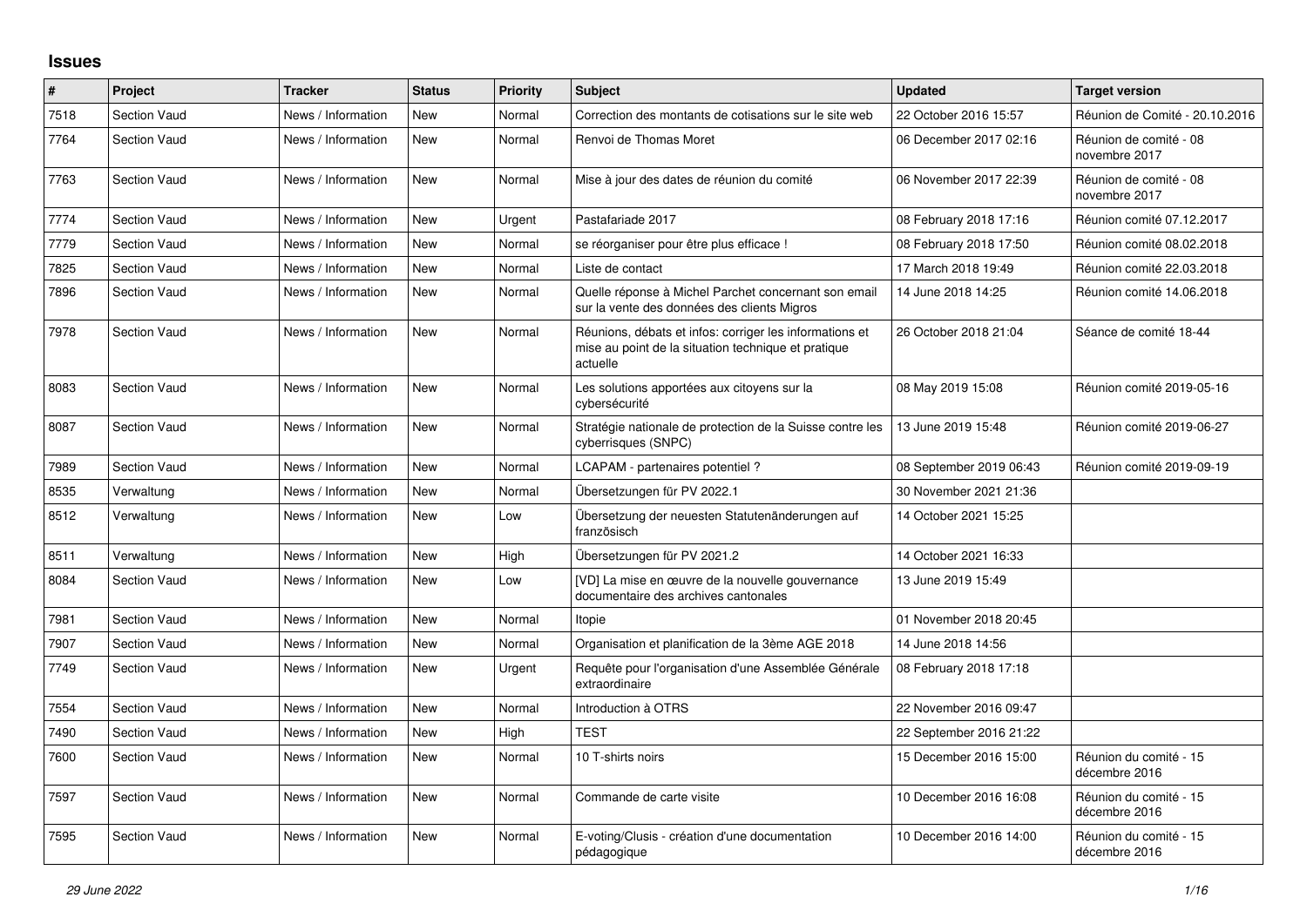| #    | Project                    | <b>Tracker</b>      | <b>Status</b>     | <b>Priority</b> | Subject                                                                              | <b>Updated</b>          | <b>Target version</b>                |
|------|----------------------------|---------------------|-------------------|-----------------|--------------------------------------------------------------------------------------|-------------------------|--------------------------------------|
| 8552 | Digitale Infrastruktur     | Bug / Feature       | New               | High            | Überprüfung Newsletterformular DE An/Abmeldung                                       | 24 March 2022 11:32     |                                      |
| 8536 | Digitale Infrastruktur     | Bug / Feature       | <b>New</b>        | Normal          | CiviCRM: Payment method hinzufügen geht nicht                                        | 25 January 2022 20:32   |                                      |
| 8358 | Finanzen                   | Bug / Feature       | New               | Normal          | Berechnung Rechnungsbeträge überprüfen (PPAG)                                        | 15 November 2019 21:25  |                                      |
| 8260 | Digitale Infrastruktur     | Bug / Feature       | <b>New</b>        | Normal          | Update PPS Website auf neues Theme                                                   | 01 October 2019 19:17   |                                      |
| 8045 | Digitale Infrastruktur     | Bug / Feature       | <b>New</b>        | Urgent          | ZipCode sowie Abesenden der Anmeldung im Discourse<br>mit 500 internal Fehler        | 19 December 2019 01:51  |                                      |
| 8529 | Digitale Infrastruktur     | Bug / Feature       | Needs Work        | Normal          | <b>Installation Mailtrain</b>                                                        | 14 December 2021 15:58  |                                      |
| 7761 | Digitale Infrastruktur     | Bug / Feature       | Needs Work        | High            | OTRS überlebt Neustarts des Containers nicht                                         | 19 December 2019 01:49  |                                      |
| 8545 | Digitale Infrastruktur     | Bug / Feature       | Done              | Normal          | Überprüfung Funktionalität Mitglieder-Kontaktformular<br>FR.                         | 03 April 2022 23:04     |                                      |
| 8553 | Digitale Infrastruktur     | Bug / Feature       | Needs<br>Feedback | Urgent          | Newsletterversand Members-CiviCRM<br>hängt/unzureichende Zustellquote                | 03 April 2022 23:06     |                                      |
| 8489 | Digitale Infrastruktur     | Bug / Feature       | Needs<br>Feedback | Normal          | Zahlungs API                                                                         | 10 February 2022 16:50  |                                      |
| 8396 | Digitale Infrastruktur     | Bug / Feature       | Needs<br>Feedback | Low             | Alte Redmine Projekte nicht mehr im Archiv aufgelistet                               | 12 February 2020 02:04  |                                      |
| 7833 | Digitale Infrastruktur     | Bug / Feature       | Needs<br>Feedback | High            | Agenda der Website zeigt Termine nicht an & teilweise<br>mit schlechter Darstellung  | 29 March 2018 12:32     |                                      |
| 7160 | Section Vaud               | Information / Varia | Tabled            | Normal          | Retour sur la réunion e débriefing de la RTS -<br>Campagne EF2016                    | 03 August 2019 09:47    | Réunion de comité - 28 avril<br>2016 |
| 7829 | Section Vaud               | Information / Varia | <b>New</b>        | Normal          | Revoir la nomenclature des "versions cibles"                                         | 19 March 2018 16:11     | Réunion comité 22.03.2018            |
| 7304 | Sektion Zürich             | Information / Varia | New               | Normal          | Koordinations- & Kommunikationstool für Vorstand und<br>Aktive                       | 18 April 2019 11:03     | Vorstandsitzung 2019-1               |
| 8072 | Sektion Zürich             | Information / Varia | Tabled            | Normal          | Listenverbindung PPZH Nationalratswahlen 2019                                        | 28 May 2019 21:31       | Vorstandsitzung 2019-1               |
| 8315 | Section Vaud               | Information / Varia | New               | Normal          | Formation sur le fonctionnement parlementaire                                        | 12 September 2019 15:39 | Réunion comité 2019-09-19            |
| 8314 | Section Vaud               | Information / Varia | New               | Normal          | Initiative cantonale demandant la protection de l'intégrité<br>personnelle numérique | 12 September 2019 15:14 | Réunion comité 2019-09-19            |
| 8356 | Vorstand - Comité PPS      | Information / Varia | New               | Normal          | Überarbeitung Versammlungs- und<br>Abstimmungsreglement                              | 13 November 2019 20:36  | Vorstandssitzung 2019 11 11          |
| 8426 | Vorstand - Comité PPS      | Information / Varia | New               | Urgent          | Ablösung Civi Crm als Mitgliederverwaltung                                           | 20 July 2020 20:22      | Vorstandssitzung vom<br>08.06.2020   |
| 8558 | Vorstand - Comité PPS      | Information / Varia | New               | Normal          | Unterschriftenbogen für Initiative Service Citoyen                                   | 12 May 2022 12:22       |                                      |
| 8471 | Press and Public Relations | Information / Varia | New               | Normal          | Wiki Updates                                                                         | 28 March 2021 00:34     |                                      |
| 8095 | Section Vaud               | Information / Varia | New               | Normal          | Demande d'aide pour une récolte de fonds nationale                                   | 28 May 2019 06:12       |                                      |
| 8086 | Sektion Zürich             | Information / Varia | New               | Normal          | Werbemittel Nationalratswahlen                                                       | 16 May 2019 15:12       |                                      |
| 7529 | Section Vaud               | Information / Varia | New               | Normal          | Pourquoi DMSF réduit toutes les images.                                              | 05 November 2016 00:11  |                                      |
| 6380 | Pirate Party Policy        | Information / Varia | New               | Normal          | PAD - Consulation LSI - Vernaemlassung ISG                                           | 22 April 2014 12:13     |                                      |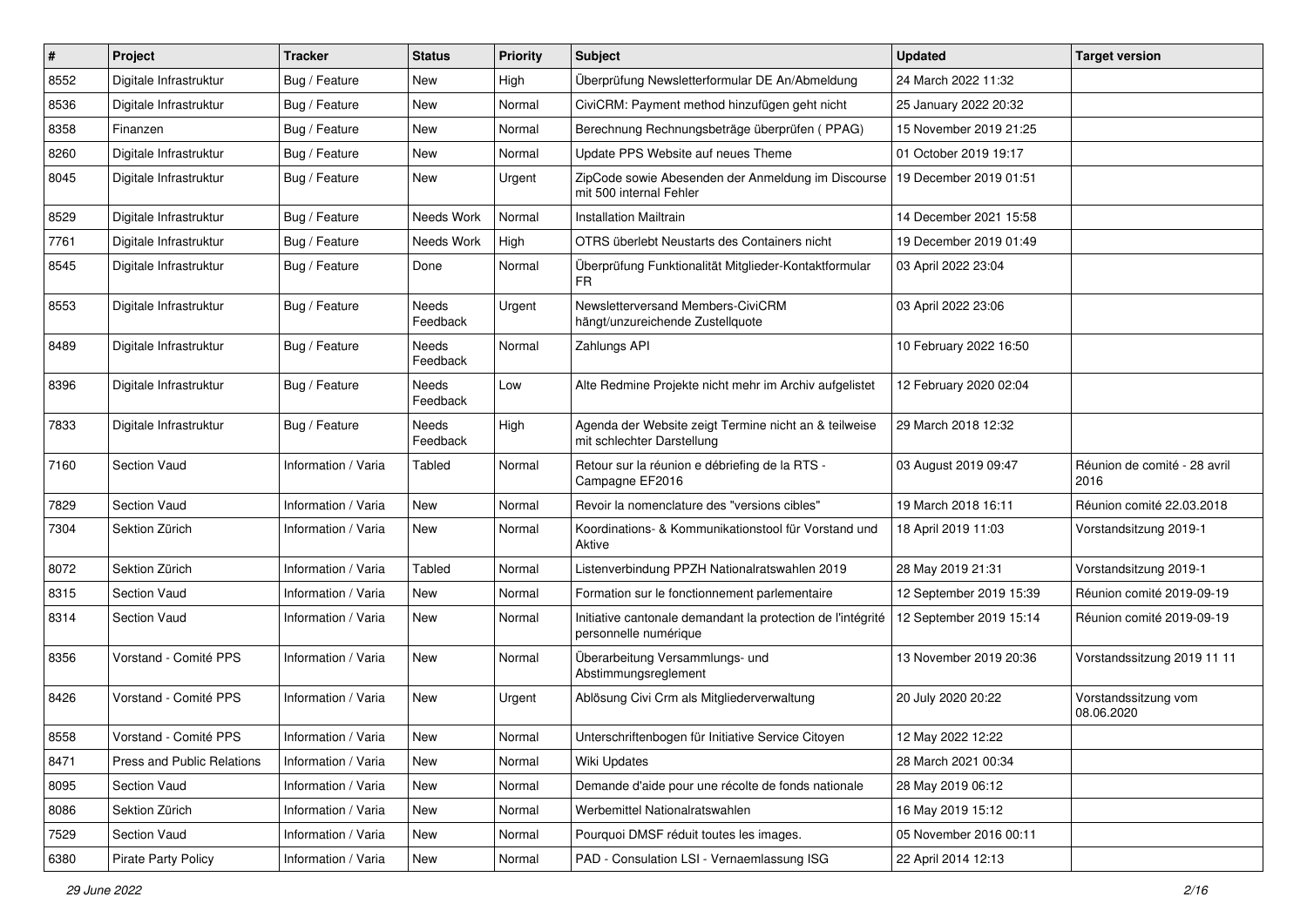| $\pmb{\#}$ | Project                                   | <b>Tracker</b>      | <b>Status</b>        | <b>Priority</b> | Subject                                                                                                                                     | <b>Updated</b>          | <b>Target version</b> |
|------------|-------------------------------------------|---------------------|----------------------|-----------------|---------------------------------------------------------------------------------------------------------------------------------------------|-------------------------|-----------------------|
| 6379       | Pirate Party Policy                       | Information / Varia | New                  | Normal          | Refenz material - Documentation de reference - Reading   22 April 2014 12:11<br>Material                                                    |                         |                       |
| 6245       | <b>Pirate Party Policy</b>                | Information / Varia | New                  | Normal          | Reading material review                                                                                                                     | 05 March 2014 15:05     |                       |
| 6240       | <b>Pirate Party Policy</b>                | Information / Varia | New                  | Normal          | Reading material review                                                                                                                     | 05 March 2014 14:41     |                       |
| 6239       | <b>Pirate Party Policy</b>                | Information / Varia | <b>New</b>           | Normal          | Consultation - Modification du code civil (CC; Droit de<br>I'adoption) / Vernehmlassung - Änderung des<br>Zivilgesetzbuches (ZGB; Adoption) | 05 March 2014 14:44     |                       |
| 6207       | <b>Pirate Party Policy</b>                | Information / Varia | <b>New</b>           | Normal          | Reading material review                                                                                                                     | 04 March 2014 13:53     |                       |
| 6202       | <b>Pirate Party Policy</b>                | Information / Varia | <b>New</b>           | Normal          | Reading material review                                                                                                                     | 04 March 2014 13:21     |                       |
| 5828       | Stadtsektion Zürich                       | Information / Varia | <b>New</b>           | Normal          | Winteraktivitäten                                                                                                                           | 17 September 2013 09:49 |                       |
| 5827       | Stadtsektion Zürich                       | Information / Varia | New                  | Normal          | Idee Präsentation der Zürcher Piraten                                                                                                       | 17 September 2013 09:48 |                       |
| 5825       | Stadtsektion Zürich                       | Information / Varia | New                  | Normal          | Feedback                                                                                                                                    | 17 September 2013 09:44 |                       |
| 5823       | Stadtsektion Zürich                       | Information / Varia | <b>New</b>           | Normal          | Chatiquette                                                                                                                                 | 17 September 2013 09:39 |                       |
| 5822       | Stadtsektion Zürich                       | Information / Varia | New                  | Normal          | Forum: Nicht Mitglieder                                                                                                                     | 17 September 2013 09:36 |                       |
| 5661       | Stadtsektion Zürich                       | Information / Varia | <b>New</b>           | Normal          | Organisation PV                                                                                                                             | 12 August 2013 20:24    |                       |
| 5570       | Bezirkssektion Winterthur                 | Information / Varia | New                  | Normal          | SSL / TLS Unterstützung                                                                                                                     | 21 July 2013 21:47      |                       |
| 5569       | Stadtsektion Bern                         | Information / Varia | <b>New</b>           | Normal          | SSL / TLS Unterstützung                                                                                                                     | 21 July 2013 21:37      |                       |
| 5339       | <b>Pirate Party Policy</b>                | Information / Varia | New                  | Normal          | Compilation des prises de position                                                                                                          | 06 June 2013 17:16      |                       |
| 5321       | Stadtsektion Zürich                       | Information / Varia | <b>New</b>           | Normal          | Treffen mit Philipp Meier                                                                                                                   | 31 May 2013 15:56       |                       |
| 5035       | Sektion beider Basel                      | Information / Varia | New                  | Normal          | Kontakte Journalisten                                                                                                                       | 09 July 2016 09:33      |                       |
| 4942       | <b>Pirate Party Policy</b>                | Information / Varia | New                  | Normal          | Provide an outline, and approach for the development of<br>the position paper                                                               | 30 September 2013 19:23 |                       |
| 4730       | Stadtsektion Bern                         | Information / Varia | <b>New</b>           | High            | Dukumente hochladen                                                                                                                         | 03 March 2013 21:50     |                       |
| 6520       | Sektion Wallis / section<br>valaisan      | Information / Varia | Tabled               | Normal          | Assemblée constituante                                                                                                                      | 23 July 2015 16:03      |                       |
| 6457       | Sektion St. Gallen und beide<br>Appenzell | Information / Varia | Tabled               | Normal          | Piratengrillen                                                                                                                              | 30 July 2014 16:21      |                       |
| 6178       | <b>Pirate Party Policy</b>                | Information / Varia | Offen /<br>Incertain | Normal          | review april 2014                                                                                                                           | 04 March 2014 11:33     |                       |
| 5050       | Sektion Wallis / section<br>valaisan      | Information / Varia | Needs Work           | Normal          | Wiki: Wahlsysteme                                                                                                                           | 20 August 2017 08:57    | GV2017                |
| 6729       | Section Genève                            | Information / Varia | <b>New</b>           | Normal          | Préparation référendum LRens/LSCPT                                                                                                          | 25 March 2015 15:52     | Prochain Comité       |
| 6675       | Section Genève                            | Information / Varia | New                  | Normal          | éVote : Demande de borne au sein des locaux de vote                                                                                         | 09 April 2015 20:10     | Prochain Comité       |
| 5883       | Section Genève                            | Information / Varia | New                  | Normal          | Poste à pourvoir au comité : Comptable                                                                                                      | 10 October 2013 17:43   | Prochaine AG          |
| 5866       | Stadtsektion Zürich                       | Information / Varia | New                  | Normal          | Budget 2014                                                                                                                                 | 03 October 2013 21:07   | Sitzung 03.10.2013    |
| 5865       | Stadtsektion Zürich                       | Information / Varia | New                  | Normal          | PV Gemeinderatswahlen anfangs November                                                                                                      | 03 October 2013 20:13   | Sitzung 03.10.2013    |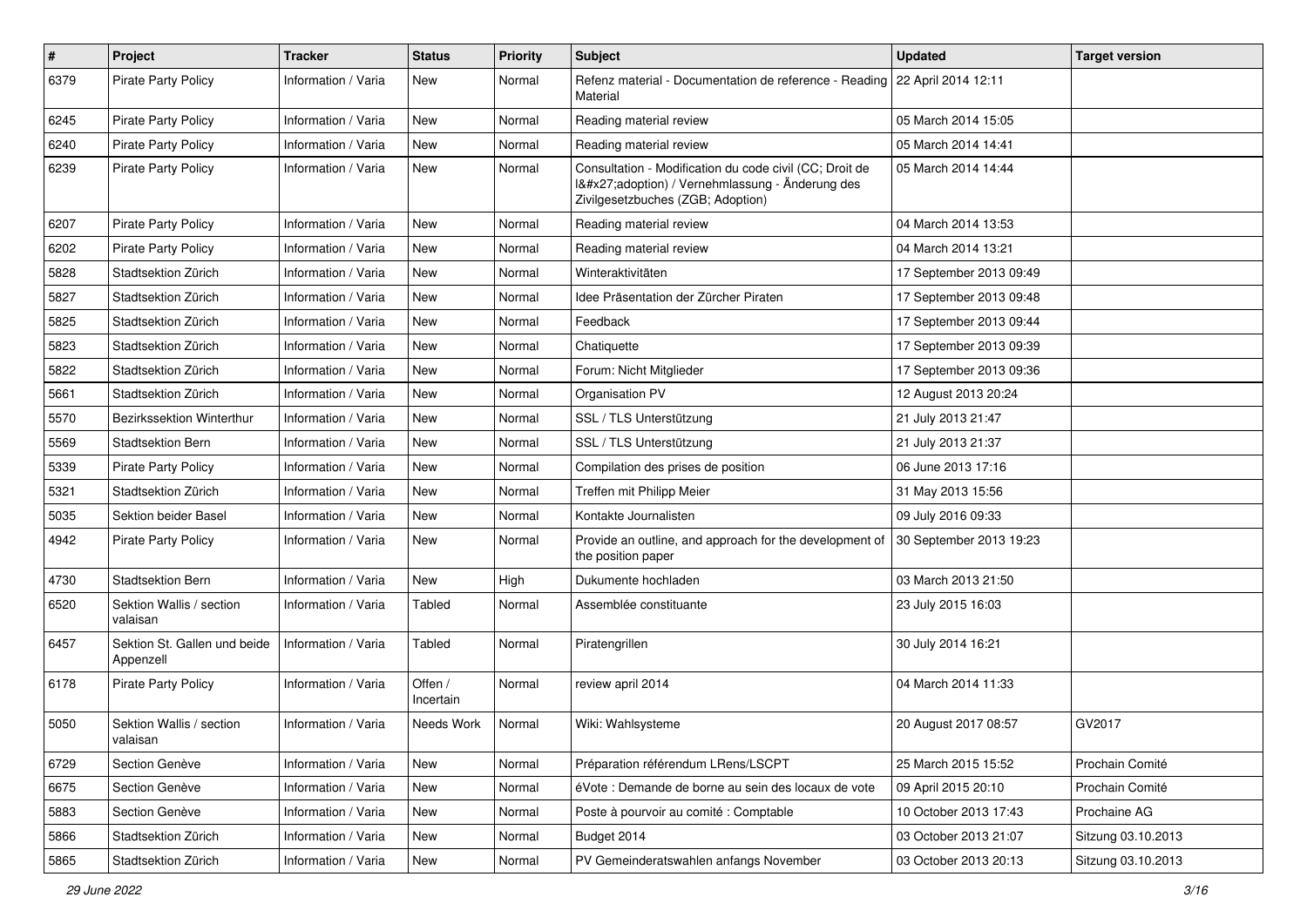| $\#$ | Project                   | <b>Tracker</b>      | <b>Status</b>     | <b>Priority</b> | <b>Subject</b>                                                                                    | <b>Updated</b>          | <b>Target version</b>                  |
|------|---------------------------|---------------------|-------------------|-----------------|---------------------------------------------------------------------------------------------------|-------------------------|----------------------------------------|
| 8419 | Vorstand - Comité PPS     | Information / Varia | New               | Normal          | Sekretariat der PPS                                                                               | 29 October 2020 22:45   | Vorstandssitzung 2020 03 16            |
| 7852 | Verwaltung                | Creation            | New               | Normal          | Anleitung Members CiviCRM für Vorstände und PPVs<br>anpassen, ergänzen und übersetzen.            | 12 December 2018 19:41  |                                        |
| 5015 | Bezirkssektion Winterthur | Task / Tâche        | Needs Work        | High            | Visualisierung Budget und Rechnung                                                                | 10 April 2013 16:10     | Parley 15 (2.5.2013)                   |
| 5014 | Bezirkssektion Winterthur | Task / Tâche        | Needs Work        | Low             | Problematik "gebundene Ausgaben"                                                                  | 02 May 2013 22:31       | Parley 15 (2.5.2013)                   |
| 4370 | Bezirkssektion Winterthur | Task / Tâche        | Needs Work        | Normal          | SalZH kriegt Subventionen                                                                         | 07 April 2013 15:42     | Parley 15 (2.5.2013)                   |
| 4362 | Bezirkssektion Winterthur | Task / Tâche        | Needs Work        | Normal          | Willkür im Baubewilligungsverfahren                                                               | 07 April 2013 15:42     | Parley 15 (2.5.2013)                   |
| 4200 | Bezirkssektion Winterthur | Task / Tâche        | Needs Work        | Normal          | Vorstoss Transparenz in der WoV                                                                   | 07 April 2013 15:41     | Parley 15 (2.5.2013)                   |
| 3732 | Bezirkssektion Winterthur | Task / Tâche        | Needs Work        | Low             | Neues Hallenbad                                                                                   | 02 May 2013 22:37       | Parley 15 (2.5.2013)                   |
| 4064 | Bezirkssektion Winterthur | Task / Tâche        | Needs<br>Feedback | Normal          | Liquid Feedback für die Stadt Winterthur                                                          | 07 April 2013 15:34     | Parley 15 (2.5.2013)                   |
| 5227 | Bezirkssektion Winterthur | Task / Tâche        | New               | Normal          | Gesamtkostenrechnung Neuhegi                                                                      | 15 May 2013 20:53       | Parley 16 (6.6.2013)                   |
| 5247 | Bezirkssektion Winterthur | Task / Tâche        | Needs Work        | High            | Schriftliche Anfrage zum Budget                                                                   | 22 May 2013 16:47       | Parley 16 (6.6.2013)                   |
| 5347 | Bezirkssektion Winterthur | Task / Tâche        | New               | Normal          | Unverschuldet abgewählt                                                                           | 08 June 2013 15:45      | Parley 17 (13.6.2013)                  |
| 5346 | Bezirkssektion Winterthur | Task / Tâche        | New               | Normal          | Holidi                                                                                            | 08 June 2013 15:47      | Parley 17 (13.6.2013)                  |
| 5787 | Bezirkssektion Winterthur | Task / Tâche        | New               | Normal          | Sparen 14 durchsehen                                                                              | 04 September 2013 20:19 | Parley 19                              |
| 6778 | Sektion Zürich            | Task / Tâche        | New               | Normal          | Wahlkampf-Wissen im Wiki festhalten                                                               | 22 April 2015 18:29     | Vorstandssitzung 2015-04-22            |
| 6850 | Sektion Zürich            | Task / Tâche        | New               | Normal          | Fundraising                                                                                       | 27 August 2015 18:40    | Vorstandssitzung 2015-08-27            |
| 7236 | Section Vaud              | Task / Tâche        | Done              | Normal          | Organisation de la campagne référendaire LSCPT                                                    | 07 May 2018 12:58       | Réunion de comité - 31 mars<br>2016    |
| 7140 | <b>Section Vaud</b>       | Task / Tâche        | Done              | Normal          | Approbation et signature du PV de l'AG par les<br>membres du comité ainsi que les statuts du PPVD | 08 September 2019 06:41 | Réunion de comité - 31 mars<br>2016    |
| 7264 | Section Vaud              | Task / Tâche        | Done              | Normal          | Tri des propositions par collectivité impactée                                                    | 15 April 2016 15:30     | Réunion de comité - 14 avril<br>2016   |
| 7262 | Section Vaud              | Task / Tâche        | Done              | Normal          | Révision du programme du PPVD                                                                     | 07 May 2018 13:02       | Réunion de comité - 14 avril<br>2016   |
| 7270 | Section Vaud              | Task / Tâche        | Done              | Normal          | Rédaction et diffusion de la newsletter du PPVD pour le<br>mois d'avril                           | 20 April 2016 09:19     | Réunion de comité - 28 avril<br>2016   |
| 7269 | Section Vaud              | Task / Tâche        | Done              | Normal          | Travaux sur la vision pirate du développement<br>communal                                         | 07 May 2018 13:02       | Réunion de comité - 28 avril<br>2016   |
| 7195 | Section Vaud              | Task / Tâche        | Done              | Normal          | Révision de statuts du PPVD                                                                       | 03 August 2019 09:48    | Réunion de comité - 28 avril<br>2016   |
| 7341 | Section Vaud              | Task / Tâche        | Done              | Urgent          | Publipostage de formulaire Iscpt                                                                  | 19 April 2019 15:12     | Réunion de comité - 9 juin 2016        |
| 7363 | Section Vaud              | Task / Tâche        | New               | Normal          | Modifications des statuts pour la banque                                                          | 25 June 2016 16:55      | Réunion du comité - 2 juillet<br>2016  |
| 7381 | Section Vaud              | Task / Tâche        | New               | Normal          | Mise en place d'un outil de sondage                                                               | 09 July 2016 09:42      | Réunion de comité - 14 juillet<br>2016 |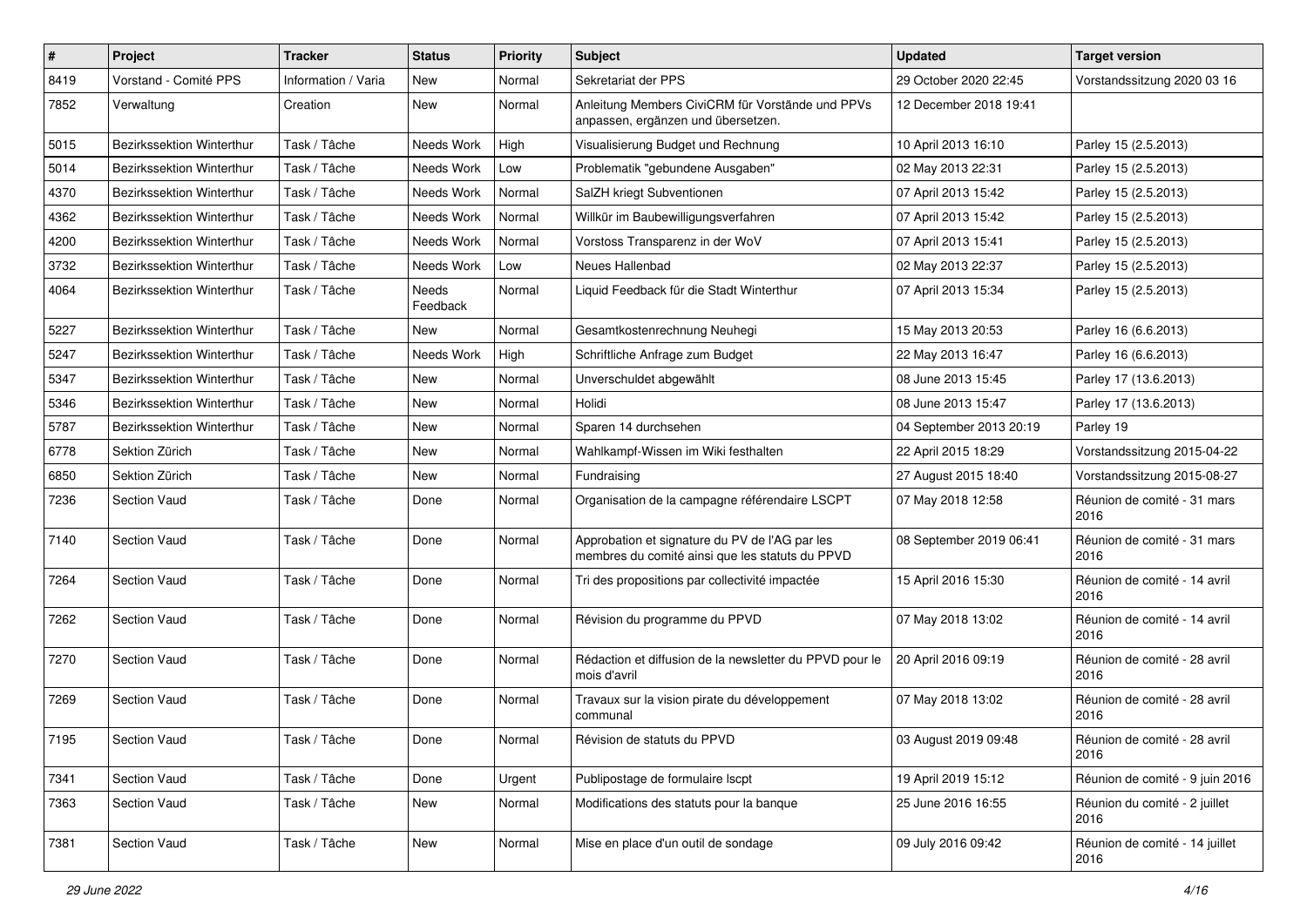| $\sharp$ | Project               | <b>Tracker</b> | <b>Status</b> | <b>Priority</b> | Subject                                                                                  | <b>Updated</b>          | <b>Target version</b>          |
|----------|-----------------------|----------------|---------------|-----------------|------------------------------------------------------------------------------------------|-------------------------|--------------------------------|
| 7468     | <b>Section Vaud</b>   | Task / Tâche   | Done          | Normal          | Elections communales 2016 et EF 2015 - finances<br>factures ouvertes - point de sitation | 19 April 2019 15:10     | Réunion de Comité - 25.08.2016 |
| 7467     | <b>Section Vaud</b>   | Task / Tâche   | Done          | Normal          | Formation média                                                                          | 13 June 2019 15:54      | Réunion de Comité - 25.08.2016 |
| 7466     | <b>Section Vaud</b>   | Task / Tâche   | Done          | Normal          | Préparation Elections cantonales - désignation de<br>candidats - alliance - etc          | 13 June 2019 15:54      | Réunion de Comité - 25.08.2016 |
| 7462     | <b>Section Vaud</b>   | Task / Tâche   | Done          | Normal          | Camnpagne Référendum LRens                                                               | 16 May 2019 16:35       | Réunion de Comité - 25.08.2016 |
| 7500     | <b>Section Vaud</b>   | Task / Tâche   | New           | Normal          | Création d'un programme de communication vaudois                                         | 04 October 2016 17:54   | Réunion de Comité - 6.10.2016  |
| 7499     | <b>Section Vaud</b>   | Task / Tâche   | New           | Normal          | Mise à jour logiciel du site web                                                         | 04 October 2016 17:50   | Réunion de Comité - 6.10.2016  |
| 7498     | <b>Section Vaud</b>   | Task / Tâche   | New           | Normal          | Mise au propre du programme vaudois                                                      | 04 October 2016 17:45   | Réunion de Comité - 6.10.2016  |
| 7497     | <b>Section Vaud</b>   | Task / Tâche   | New           | Normal          | Mise à jour du calendrier du site web                                                    | 04 October 2016 17:42   | Réunion de Comité - 6.10.2016  |
| 7491     | <b>Section Vaud</b>   | Task / Tâche   | New           | Normal          | Comité de campagne élections cantonales 2017                                             | 22 September 2016 21:53 | Réunion de Comité - 6.10.2016  |
| 7463     | <b>Section Vaud</b>   | Task / Tâche   | Done          | Normal          | Conférence-débats 2e partie 2016                                                         | 19 April 2019 15:11     | Réunion de Comité - 6.10.2016  |
| 7522     | Section Vaud          | Task / Tâche   | New           | Normal          | Les modalités éléctorales 2017                                                           | 22 October 2016 13:43   | Réunion de Comité - 20.10.2016 |
| 7521     | <b>Section Vaud</b>   | Task / Tâche   | New           | Normal          | Création d'une newsletter et appel à la candidature<br>Election cantonale                | 22 October 2016 13:37   | Réunion de Comité - 20.10.2016 |
| 7505     | Section Vaud          | Task / Tâche   | New           | Normal          | Recherche de la salle pour le 8 décembre                                                 | 06 October 2016 22:17   | Réunion de Comité - 20.10.2016 |
| 7527     | <b>Section Vaud</b>   | Task / Tâche   | Done          | High            | Prise de possition sur le référendum vaudois sur la<br>mendicité                         | 03 August 2019 12:57    | Réunion de Comité - 3.11.2016  |
| 7828     | Section Vaud          | Task / Tâche   | New           | Normal          | Communication sur le 14 avril                                                            | 05 April 2018 16:42     | Réunion comité 05.04.2018      |
| 7863     | <b>Section Vaud</b>   | Task / Tâche   | New           | Normal          | <b>Compte Twitter PPVD</b>                                                               | 14 April 2018 09:24     | Réunion comité 19.04.2018      |
| 7862     | <b>Section Vaud</b>   | Task / Tâche   | New           | Normal          | Mise à jour de la page wiki des PV                                                       | 14 April 2018 09:21     | Réunion comité 19.04.2018      |
| 7906     | <b>Section Vaud</b>   | Task / Tâche   | New           | Normal          | Organisation et planification de la 2ème AGE 2018                                        | 14 June 2018 14:55      | Réunion comité 14.06.2018      |
| 7977     | <b>Section Vaud</b>   | Task / Tâche   | Needs Work    | Normal          | Téléchargement légal: cadre particulier et exeptions                                     | 01 November 2018 20:44  | Séance de comité 18-44         |
| 7976     | <b>Section Vaud</b>   | Task / Tâche   | Done          | Normal          | Sondage Politiciennes.ch                                                                 | 01 November 2018 20:43  | Séance de comité 18-44         |
| 8033     | <b>Section Vaud</b>   | Task / Tâche   | Done          | Normal          | Faire liste du matériel de campagne                                                      | 03 August 2019 20:59    | Réunion comité 2019-02-21      |
| 8063     | Sektion Zürich        | Task / Tâche   | New           | Normal          | Vorbereitungen Aufstellungsversammlung                                                   | 18 April 2019 17:41     | Vorstandsitzung 2019-1         |
| 8061     | Sektion Zürich        | Task / Tâche   | New           | Normal          | Kontovollmachten geregelt kriegen                                                        | 02 April 2019 18:15     | Vorstandsitzung 2019-1         |
| 8060     | Sektion Zürich        | Task / Tâche   | New           | High            | Mitglieder und andere potenzielle Kandidaten<br>durchtelefonieren                        | 03 April 2019 15:17     | Vorstandsitzung 2019-1         |
| 8059     | Sektion Zürich        | Task / Tâche   | New           | Normal          | Wahlprogramm 2019                                                                        | 14 May 2019 15:33       | Vorstandsitzung 2019-1         |
| 7516     | Sektion Zürich        | Task / Tâche   | New           | Normal          | Kalender abonnieren auf Website fixen                                                    | 02 April 2019 18:11     | Vorstandsitzung 2019-1         |
| 6854     | Sektion Zürich        | Task / Tâche   | New           | Normal          | Website                                                                                  | 07 April 2019 07:36     | Vorstandsitzung 2019-1         |
| 7987     | Vorstand - Comité PPS | Task / Tâche   | Done          | Normal          | Kommunikationskonzept                                                                    | 03 February 2020 19:12  | Vorstandssitzung 2019 05 27    |
| 8160     | Section Vaud          | Task / Tâche   | New           | Normal          | Région de Nyon et Twitter                                                                | 13 June 2019 17:05      | Réunion comité 2019-06-13      |
| 8120     | Section Vaud          | Task / Tâche   | Done          | Normal          | Préparation de notre voyage à Olten le 23 juin 2019                                      | 03 August 2019 20:59    | Réunion comité 2019-06-13      |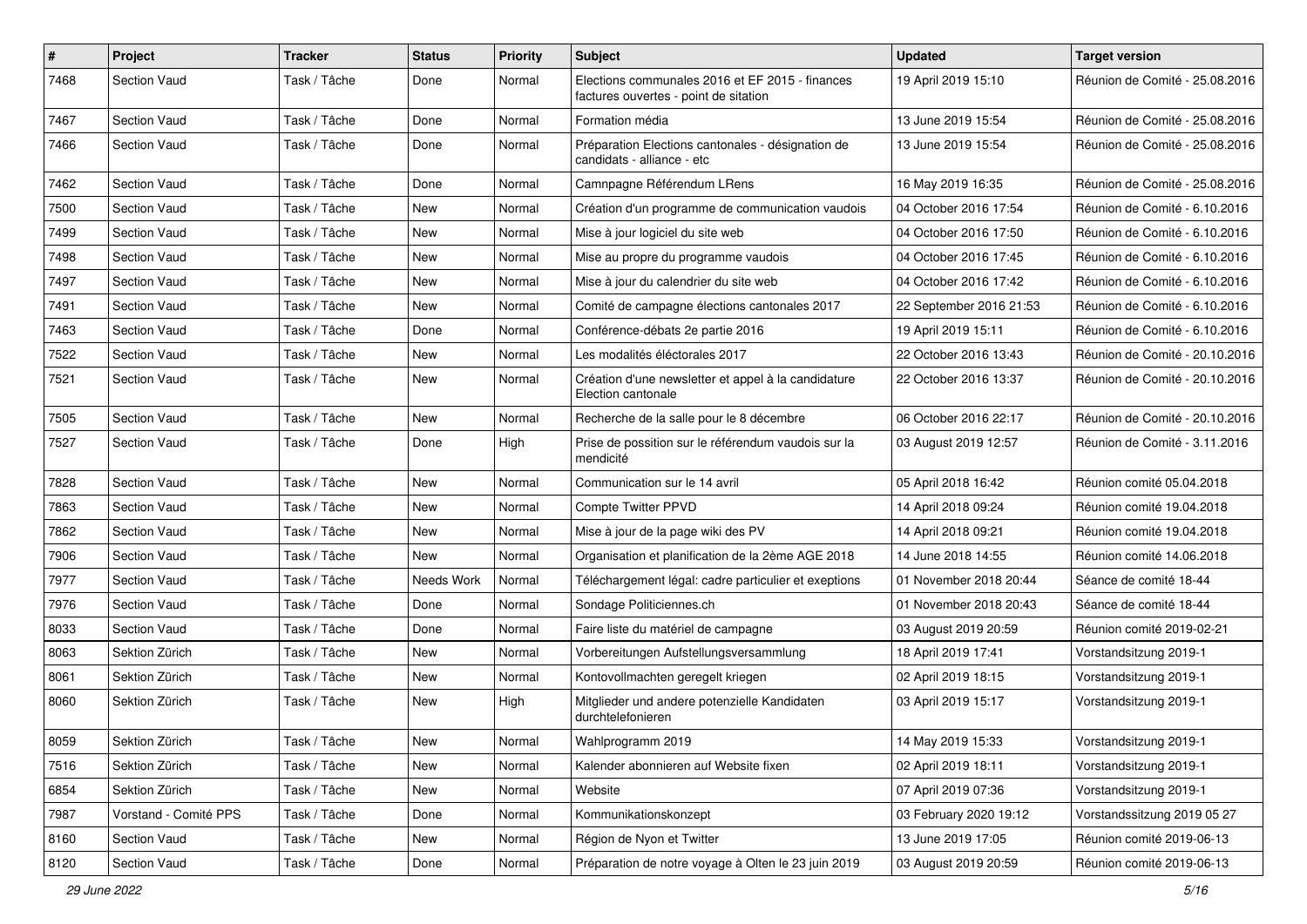| $\sharp$ | Project               | <b>Tracker</b> | <b>Status</b> | <b>Priority</b> | <b>Subject</b>                                                                                                                                                                              | <b>Updated</b>          | <b>Target version</b>       |
|----------|-----------------------|----------------|---------------|-----------------|---------------------------------------------------------------------------------------------------------------------------------------------------------------------------------------------|-------------------------|-----------------------------|
| 8117     | Vorstand - Comité PPS | Task / Tâche   | New           | Normal          | Procédure de communication entre les membres du<br>comité du PPS // Kommunikationsverfahren zwischen<br>den Mitgliedern des PPS-Vorstand                                                    | 14 October 2019 19:26   | Vorstandssitzung 2019 06 24 |
| 8195     | Vorstand - Comité PPS | Task / Tâche   | New           | Normal          | Bestimmung von Dossier- und Themenverantwortlichen<br>Désignation des responsables de dossiers et de sujets                                                                                 | 08 July 2019 08:37      | Vorstandssitzung 2019 07 08 |
| 8204     | Section Vaud          | Task / Tâche   | Needs Work    | High            | Le questionnaire de l'ALLIANCE-ENVIRONNEMENT                                                                                                                                                | 20 August 2019 14:53    | Réunion comité 2019-07-25   |
| 8203     | <b>Section Vaud</b>   | Task / Tâche   | Needs Work    | High            | Le questionnaire de la société vaudoise de médecine                                                                                                                                         | 20 August 2019 14:52    | Réunion comité 2019-07-25   |
| 8254     | Section Vaud          | Task / Tâche   | New           | High            | Affichage sur les communes EF19                                                                                                                                                             | 21 August 2019 14:51    | Réunion comité 2019-08-22   |
| 8253     | <b>Section Vaud</b>   | Task / Tâche   | New           | Normal          | Plate-forme EF19 vidéo de la rts                                                                                                                                                            | 21 August 2019 14:43    | Réunion comité 2019-08-22   |
| 8252     | <b>Section Vaud</b>   | Task / Tâche   | <b>New</b>    | Normal          | Création d'un compte LinkedIn pour le PPVD                                                                                                                                                  | 21 August 2019 14:47    | Réunion comité 2019-08-22   |
| 8219     | Section Vaud          | Task / Tâche   | New           | High            | Rédaction de la lettre                                                                                                                                                                      | 20 August 2019 14:56    | Réunion comité 2019-08-22   |
| 8237     | <b>Section Vaud</b>   | Task / Tâche   | New           | High            | La campagne électorale du PPVD sur les réseaux<br>sociaux privés et libres                                                                                                                  | 12 September 2019 15:03 | Réunion comité 2019-09-05   |
| 8220     | Section Vaud          | Task / Tâche   | New           | High            | Recherche d'un petit cadeau de remerciement                                                                                                                                                 | 20 August 2019 14:57    | Réunion comité 2019-09-05   |
| 8218     | <b>Section Vaud</b>   | Task / Tâche   | New           | High            | Lettre de remerciement à M. Burgerer pour son don                                                                                                                                           | 20 August 2019 14:56    | Réunion comité 2019-09-05   |
| 8327     | Section Vaud          | Task / Tâche   | New           | Normal          | Transmission de matériel de notre parti pour les<br>élections fédérales à la BNS                                                                                                            | 26 September 2019 19:27 | Réunion comité 2019-10-31   |
| 8351     | Vorstand - Comité PPS | Task / Tâche   | Done          | Normal          | Newsletter                                                                                                                                                                                  | 25 May 2020 19:24       | Vorstandssitzung 2019 11 25 |
| 8385     | Vorstand - Comité PPS | Task / Tâche   | New           | Normal          | Strategie oder Massnahmenplan für Mitgliederwerbung                                                                                                                                         | 09 December 2019 20:33  | PPS Meeting 09.12.2019      |
| 8381     | Vorstand - Comité PPS | Task / Tâche   | New           | Normal          | Notiz/Eintrag von Berechtigungen für Mitgleider im<br><b>Members</b>                                                                                                                        | 08 December 2019 10:30  | PPS Meeting 09.12.2019      |
| 8556     | AG Vernehmlassungen   | Task / Tâche   | New           | Normal          | Vernehmlassung 2021/80 Bundesgesetz über die<br>Bearbeitung von Flugpassagierdaten zur Bekämpfung<br>von terroristischen und anderen schweren Straftaten<br>(Flugpassagierdatengesetz, FPG) | 04 April 2022 17:30     |                             |
| 8555     | AG Vernehmlassungen   | Task / Tâche   | New           | Normal          | Vernehmlassung 2022/19 Bundesgesetz über die<br>elektronische Identität und die Vertrauensinfrastruktur<br>(E-ID-Gesetz, BGEID)                                                             | 04 April 2022 17:29     |                             |
| 8554     | AG Vernehmlassungen   | Task / Tâche   | <b>New</b>    | High            | Vernehmlassung Teilrevision der GwV-FINMA                                                                                                                                                   | 04 April 2022 19:11     |                             |
| 8547     | Vorstand - Comité PPS | Task / Tâche   | New           | Normal          | Budget für die NR Wahlen                                                                                                                                                                    | 15 March 2022 21:14     |                             |
| 8542     | AG Vernehmlassungen   | Task / Tâche   | New           | Normal          | Vernehmlassung 2022/6 Bundesbeschluss zur<br>nationalen Umsetzung des OECD/G-20 Projekts zur<br>Besteuerung der digitalen Wirtschaft (SR 101)                                               | 13 April 2022 06:34     |                             |
| 8519     | AG Vernehmlassungen   | Task / Tâche   | New           | Normal          | Vernehmlassung 2021/80 Bundesgesetz über die<br>Bearbeitung von Flugpassagierdaten zur Bekämpfung<br>von terroristischen und anderen schweren Straftaten<br>(Flugpassagierdatengesetz, FPG) | 10 February 2022 06:24  |                             |
| 8421     | Sektion beider Basel  | Task / Tâche   | New           | Normal          | Aktuelle Vernehmlassungen                                                                                                                                                                   | 02 October 2020 00:09   |                             |
| 8354     | Vorstand - Comité PPS | Task / Tâche   | New           | Normal          | Also for Italian/Tessin                                                                                                                                                                     | 29 October 2019 10:57   |                             |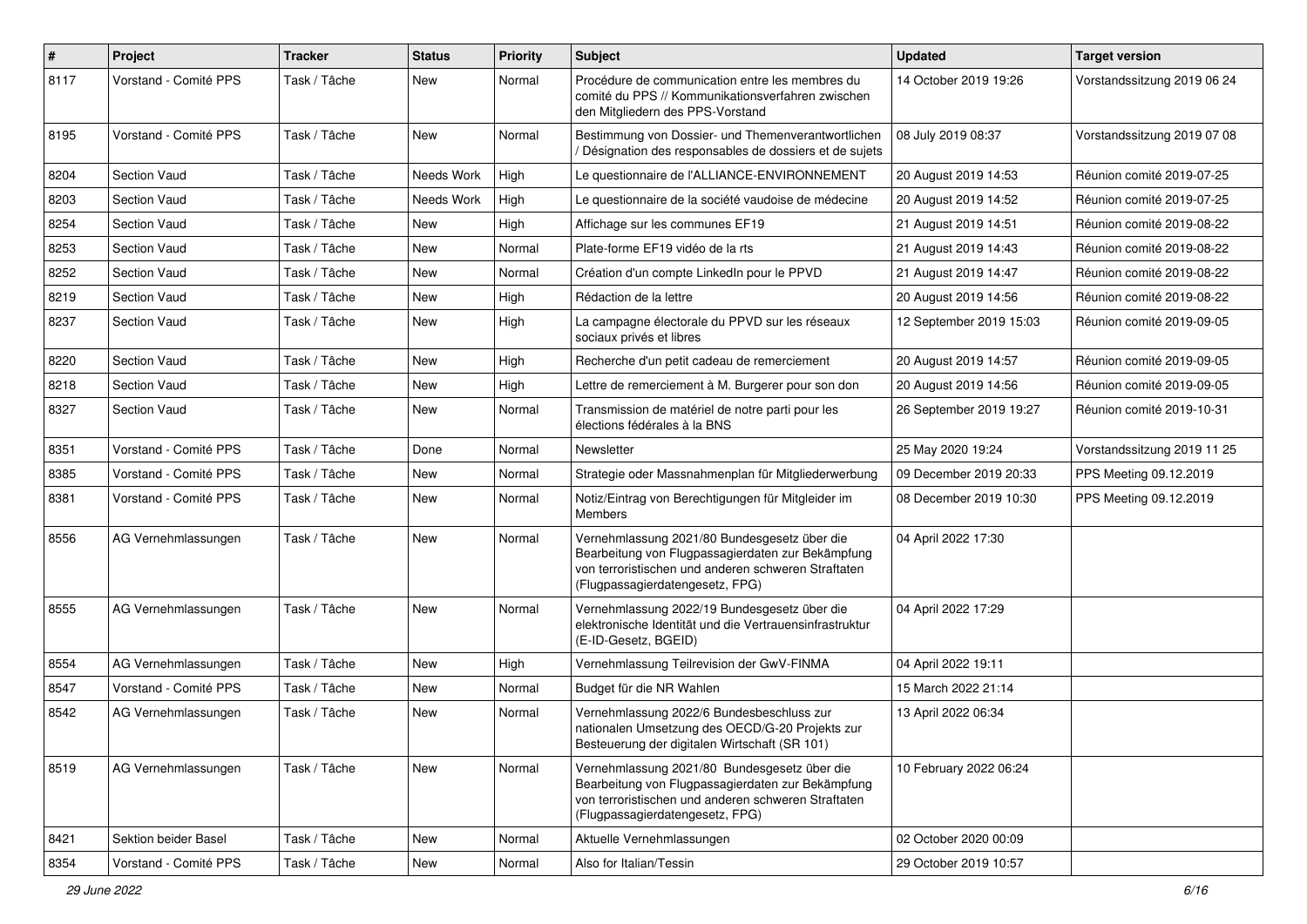| $\pmb{\#}$ | Project                    | <b>Tracker</b> | <b>Status</b> | <b>Priority</b> | Subject                                                                                                                                    | <b>Updated</b>          | <b>Target version</b> |
|------------|----------------------------|----------------|---------------|-----------------|--------------------------------------------------------------------------------------------------------------------------------------------|-------------------------|-----------------------|
| 8337       | Vorstand - Comité PPS      | Task / Tâche   | New           | Normal          | Änderung Begrüssung Neu Mitglieder                                                                                                         | 24 October 2019 07:05   |                       |
| 8334       | Vorstand - Comité PPS      | Task / Tâche   | New           | Normal          | Übersetzung Positionspapiere                                                                                                               | 30 September 2019 20:29 |                       |
| 8255       | Vorstand - Comité PPS      | Task / Tâche   | New           | Normal          | Überarbeitung des Piraten Quiz                                                                                                             | 21 August 2019 20:50    |                       |
| 8248       | Finanzen                   | Task / Tâche   | New           | Normal          | Budget 2020                                                                                                                                | 19 August 2019 18:25    |                       |
| 8238       | Digitale Infrastruktur     | Task / Tâche   | <b>New</b>    | Normal          | Verify and document backup solution                                                                                                        | 15 December 2019 12:11  |                       |
| 8082       | Digitale Infrastruktur     | Task / Tâche   | New           | High            | Accès Discourse                                                                                                                            | 19 December 2019 01:50  |                       |
| 8079       | Sektion Zürich             | Task / Tâche   | New           | Normal          | Fotograf buchen                                                                                                                            | 04 May 2019 19:52       |                       |
| 8078       | Sektion Zürich             | Task / Tâche   | New           | Normal          | Überblick über Dorf-, Quartier-, Regionalzeitungen                                                                                         | 04 May 2019 19:52       |                       |
| 8077       | Sektion Zürich             | Task / Tâche   | New           | Normal          | Mitglieder-Postversand                                                                                                                     | 03 May 2019 09:01       |                       |
| 8001       | Finanzen                   | Task / Tâche   | New           | Normal          | Fehlende Finanzdaten / Jahre auf der Homepage mit<br>entsprechenden Forumalren ergänzen                                                    | 01 December 2018 17:35  |                       |
| 8000       | Finanzen                   | Task / Tâche   | New           | Normal          | Mitgliederbeiträge der Sektionen                                                                                                           | 01 December 2018 16:34  |                       |
| 7999       | Verwaltung                 | Task / Tâche   | <b>New</b>    | Normal          | Neuer Willkommens-Text nach Aufnahme als Mitglied                                                                                          | 01 October 2020 23:09   |                       |
| 7998       | Press and Public Relations | Task / Tâche   | New           | Normal          | Presseverteiler im PressCRM aktualisieren sowie<br>ergänzen                                                                                | 01 December 2018 13:05  |                       |
| 7997       | Verwaltung                 | Task / Tâche   | New           | Normal          | Online Anmeldung Mitglied                                                                                                                  | 01 October 2020 23:12   |                       |
| 7986       | Grafik und Design          | Task / Tâche   | New           | Normal          | Datenv von Grafik/Design auf einer Instanz der PPS<br>hosten                                                                               | 22 January 2019 12:54   |                       |
| 7975       | <b>Pirate Party Policy</b> | Task / Tâche   | <b>New</b>    | Normal          | Änderung des Betäubungsmittelgesetzes und<br>Verordnung über Pilotversuche nach dem<br>Betäubungsmittelgesetz (Pilotversuche mit Cannabis) | 04 March 2019 14:49     |                       |
| 7801       | <b>Section Vaud</b>        | Task / Tâche   | <b>New</b>    | Normal          | Election de vérificateurs de comptes                                                                                                       | 08 February 2018 18:58  |                       |
| 7657       | Finanzen                   | Task / Tâche   | New           | Urgent          | <b>BTC Zahlungen</b>                                                                                                                       | 12 April 2017 22:16     |                       |
| 7465       | Section Vaud               | Task / Tâche   | <b>New</b>    | Normal          | Newsletter septembre                                                                                                                       | 25 August 2016 08:00    |                       |
| 7321       | Sektion Zürich             | Task / Tâche   | <b>New</b>    | Normal          | Auswertung Mitgliederversand                                                                                                               | 11 October 2016 17:11   |                       |
| 7199       | Section Vaud               | Task / Tâche   | <b>New</b>    | Normal          | Mise en place de la pétition evoting                                                                                                       | 11 March 2016 16:46     |                       |
| 7001       | Sektion beider Basel       | Task / Tâche   | New           | Normal          | Online Infos/Struktur aktualisieren und überarbeiten                                                                                       | 28 November 2015 10:44  |                       |
| 6438       | <b>Sektion Bern</b>        | Task / Tâche   | New           | High            | Probleme bei elektronischer Zählung der Stimmzettel in<br>der Stadt Bern                                                                   | 28 May 2014 10:18       |                       |
| 6389       | Sektion Bern               | Task / Tâche   | New           | High            | Datenschutz Problem BE Gemeinden                                                                                                           | 28 April 2014 22:11     |                       |
| 6378       | <b>Pirate Party Policy</b> | Task / Tâche   | New           | Normal          | Vernehmlassung: Informationssicherheitsgesetz                                                                                              | 22 April 2014 12:11     |                       |
| 6255       | <b>Pirate Party Policy</b> | Task / Tâche   | New           | Normal          | Positionspapier Rechtsstaat updaten                                                                                                        | 21 November 2015 16:11  |                       |
| 6254       | Pirate Party Policy        | Task / Tâche   | New           | Normal          | Positionspapier Suchtpolitik updaten                                                                                                       | 21 November 2015 16:12  |                       |
| 6248       | <b>Pirate Party Policy</b> | Task / Tâche   | New           | Normal          | Communication - press release - communication interne<br>-> via pages de sections, twitter & facebook                                      | 05 March 2014 15:16     |                       |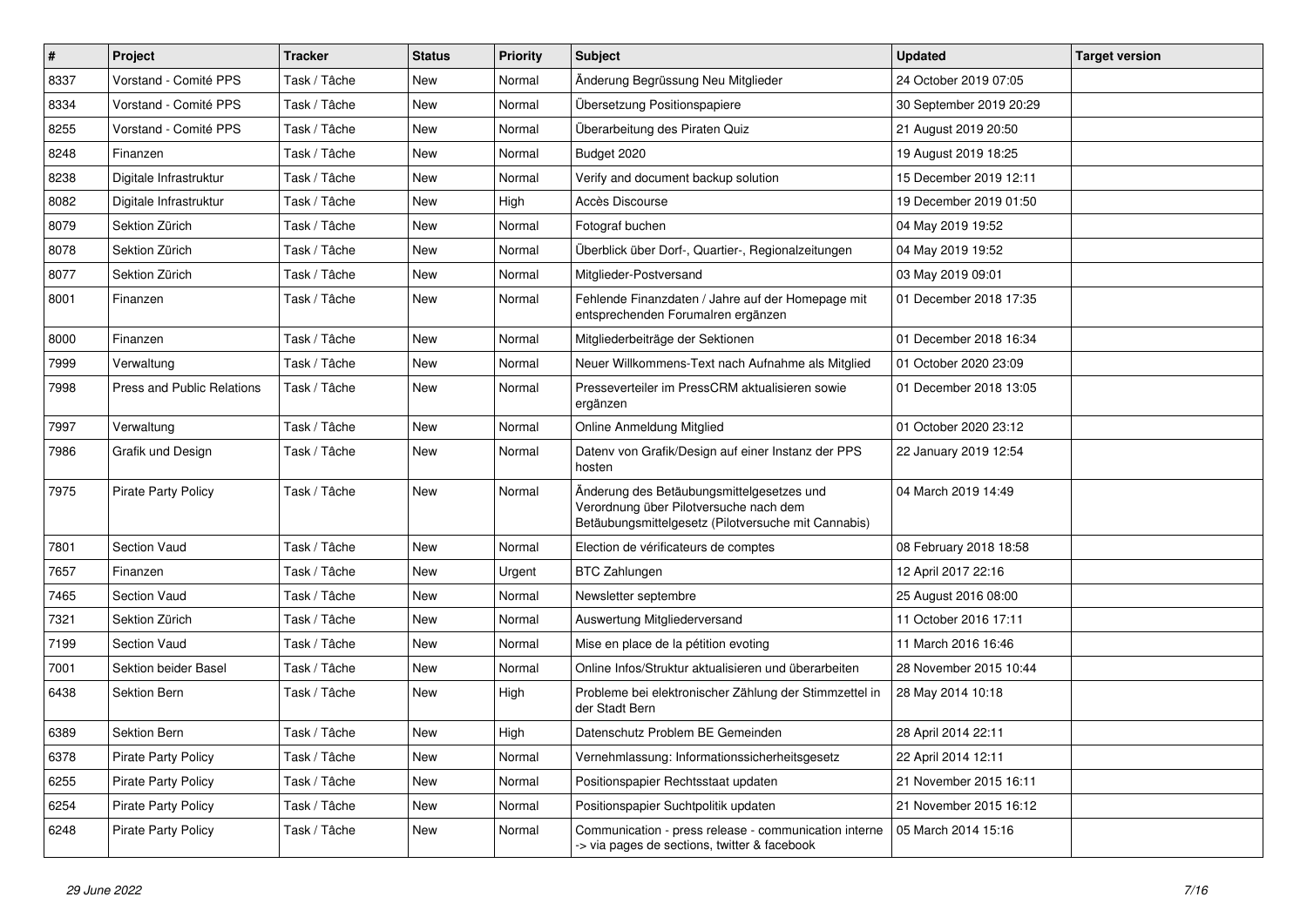| $\pmb{\#}$ | <b>Project</b>             | <b>Tracker</b> | <b>Status</b> | <b>Priority</b> | <b>Subject</b>                                                                                                                                             | <b>Updated</b>          | <b>Target version</b> |
|------------|----------------------------|----------------|---------------|-----------------|------------------------------------------------------------------------------------------------------------------------------------------------------------|-------------------------|-----------------------|
| 6247       | <b>Pirate Party Policy</b> | Task / Tâche   | New           | Normal          | Rédaction du rapport et de la lettre d'accompagnement                                                                                                      | 05 March 2014 15:15     |                       |
| 6246       | <b>Pirate Party Policy</b> | Task / Tâche   | <b>New</b>    | Normal          | Development of the PPS report on the consultation                                                                                                          | 05 March 2014 15:13     |                       |
| 6243       | <b>Pirate Party Policy</b> | Task / Tâche   | New           | Normal          | Communication - press release - communication interne<br>-> via pages de sections, twitter & facebook                                                      | 05 March 2014 14:55     |                       |
| 6242       | <b>Pirate Party Policy</b> | Task / Tâche   | <b>New</b>    | Normal          | Rédaction du rapport et de la lettre d'accompagnement                                                                                                      | 05 March 2014 14:57     |                       |
| 6241       | <b>Pirate Party Policy</b> | Task / Tâche   | New           | Normal          | Development of the PPS report on the consultation                                                                                                          | 05 March 2014 14:44     |                       |
| 6224       | <b>Pirate Party Policy</b> | Task / Tâche   | New           | Normal          | Publication - Diffusion aux sections                                                                                                                       | 04 March 2014 15:19     |                       |
| 6223       | Pirate Party Policy        | Task / Tâche   | New           | Normal          | traduction                                                                                                                                                 | 04 March 2014 15:19     |                       |
| 6219       | Pirate Party Policy        | Task / Tâche   | New           | Normal          | Position guideline development planning                                                                                                                    | 04 March 2014 14:49     |                       |
| 6218       | <b>Pirate Party Policy</b> | Task / Tâche   | <b>New</b>    | Normal          | Position guideline development                                                                                                                             | 04 March 2014 14:49     |                       |
| 6217       | <b>Pirate Party Policy</b> | Task / Tâche   | New           | Normal          | XML Formatting for bootstrap integration                                                                                                                   | 04 March 2014 14:38     |                       |
| 6216       | <b>Pirate Party Policy</b> | Task / Tâche   | New           | Normal          | Translation of all missing elements of the PPS program<br>draft                                                                                            | 04 March 2014 14:39     |                       |
| 6215       | <b>Pirate Party Policy</b> | Task / Tâche   | New           | Normal          | Development of the "Economy" section                                                                                                                       | 04 March 2014 14:36     |                       |
| 6214       | Pirate Party Policy        | Task / Tâche   | New           | Normal          | Development of the "Patrimoine Commun" section of<br>PPS Program                                                                                           | 04 March 2014 14:33     |                       |
| 6213       | Pirate Party Policy        | Task / Tâche   | New           | Normal          | Development of the "Environment" section                                                                                                                   | 04 March 2014 14:28     |                       |
| 6212       | <b>Pirate Party Policy</b> | Task / Tâche   | <b>New</b>    | Normal          | Development of the "Security" section                                                                                                                      | 04 March 2014 14:33     |                       |
| 6211       | <b>Pirate Party Policy</b> | Task / Tâche   | New           | Normal          | Development of the "Etat de droit" section                                                                                                                 | 04 March 2014 14:34     |                       |
| 6210       | <b>Pirate Party Policy</b> | Task / Tâche   | New           | Normal          | Development of the Area verbiage                                                                                                                           | 04 March 2014 14:34     |                       |
| 6209       | <b>Pirate Party Policy</b> | Task / Tâche   | New           | Normal          | PPS Program development                                                                                                                                    | 04 March 2014 14:17     |                       |
| 6205       | <b>Pirate Party Policy</b> | Task / Tâche   | New           | Normal          | Development of the PPS report on the consultation                                                                                                          | 04 March 2014 13:32     |                       |
| 6201       | <b>Pirate Party Policy</b> | Task / Tâche   | New           | Normal          | Consultation - Modification du Code des obligations<br>(Droit des raisons de commerce) / Vernehmlassung -<br>Änderung des Obligationenrechts (Firmenrecht) | 04 March 2014 13:21     |                       |
| 6015       | Stadtsektion Zürich        | Task / Tâche   | <b>New</b>    | Normal          | Stellungsnahme zu Teilrevision BZO                                                                                                                         | 04 December 2013 11:14  |                       |
| 5999       | Bezirkssektion Winterthur  | Task / Tâche   | New           | Normal          | Datenschutz von Steuer- und Einwohnerdaten                                                                                                                 | 21 November 2013 20:52  |                       |
| 5915       | Sektion Zürich             | Task / Tâche   | New           | Normal          | Positionspapier «Laizismus»                                                                                                                                | 06 November 2014 18:48  |                       |
| 5832       | Stadtsektion Zürich        | Task / Tâche   | <b>New</b>    | Normal          | Meet the Pirates, Stammtisch Upgrade                                                                                                                       | 17 September 2013 10:06 |                       |
| 5831       | Stadtsektion Zürich        | Task / Tâche   | New           | Normal          | Festlegen Vorstand Sitzungen PP Züri                                                                                                                       | 17 September 2013 09:51 |                       |
| 5830       | Stadtsektion Zürich        | Task / Tâche   | New           | Normal          | PP Patente                                                                                                                                                 | 17 September 2013 09:51 |                       |
| 5829       | Stadtsektion Zürich        | Task / Tâche   | New           | Normal          | Who cares?                                                                                                                                                 | 17 September 2013 09:50 |                       |
| 5664       | Stadtsektion Zürich        | Task / Tâche   | New           | Normal          | Forum Stadt-Zürich beantragen                                                                                                                              | 07 August 2013 21:17    |                       |
| 5373       | Sektion beider Basel       | Task / Tâche   | New           | Normal          | Prozess für Spender erstellen/festhalten                                                                                                                   | 12 February 2015 19:15  |                       |
| 5217       | Bezirkssektion Winterthur  | Task / Tâche   | New           | Normal          | Pressemitteilung Stimmparolen                                                                                                                              | 12 May 2013 19:39       |                       |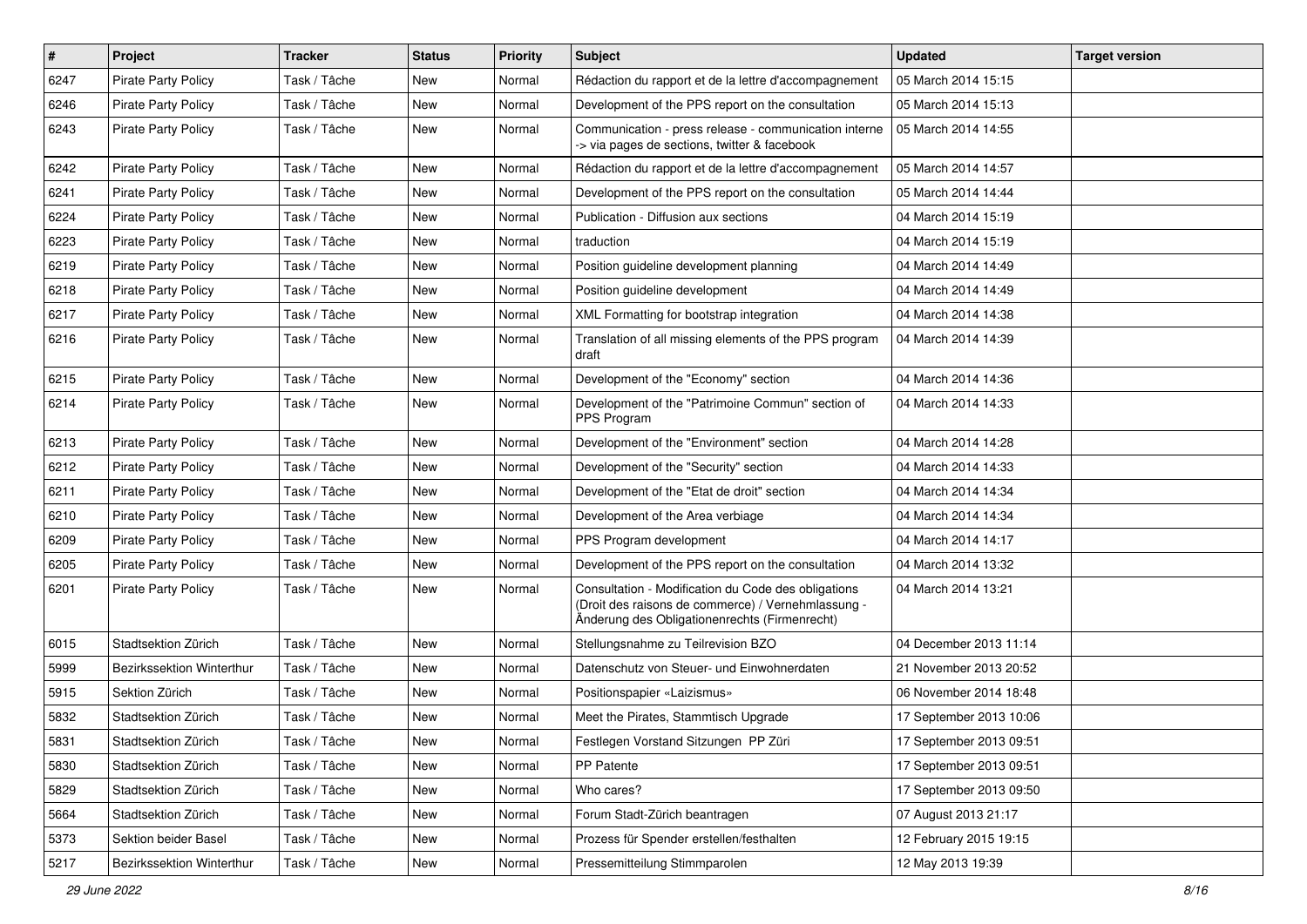| $\#$ | Project                                  | <b>Tracker</b> | <b>Status</b> | <b>Priority</b> | <b>Subject</b>                                                                                                                      | <b>Updated</b>          | <b>Target version</b> |
|------|------------------------------------------|----------------|---------------|-----------------|-------------------------------------------------------------------------------------------------------------------------------------|-------------------------|-----------------------|
| 5104 | Sektion beider Basel                     | Task / Tâche   | New           | Low             | Automatisierte Verfolgung der Tätigkeiten des Grossrats<br><b>Basel-Stadt</b>                                                       | 23 April 2015 18:59     |                       |
| 5068 | <b>Pirate Party Policy</b>               | Task / Tâche   | New           | Normal          | Fehlende Position zu Whistleblowing                                                                                                 | 21 November 2015 16:13  |                       |
| 8540 | AG Vernehmlassungen                      | Task / Tâche   | Needs Work    | Normal          | Vernehmlassung 2022/2 Bundesgesetz über die<br>Mobilitätsdateninfrastruktur                                                         | 10 February 2022 06:34  |                       |
| 8521 | AG Vernehmlassungen                      | Task / Tâche   | Needs Work    | Normal          | Vernehmlassung 2021/70 Meldepflicht von<br>Betreiberinnen kritischer Infrastrukturen für<br>Cyberangriffe                           | 13 April 2022 00:53     |                       |
| 8517 | AG Vernehmlassungen                      | Task / Tâche   | Needs Work    | Normal          | Vernehmlassung 2021/99 Verordnung über die<br>Transparenz bei der Politikfinanzierung (VPofin)                                      | 26 March 2022 13:36     |                       |
| 8516 | AG Vernehmlassungen                      | Task / Tâche   | Needs Work    | Normal          | Vernehmlassung 2021/81 Verordnung über die<br>Herstellung der Interoperabilität zwischen<br>Schengen-Dublin-Informationssystemen    | 18 January 2022 20:38   |                       |
| 8502 | Piratenversammlung /<br>Assemblée Pirate | Task / Tâche   | Needs Work    | Normal          | Bereinigung Differenzen Statuten und<br>Versammlungsreglement                                                                       | 16 February 2022 23:13  |                       |
| 8473 | Digitale Infrastruktur                   | Task / Tâche   | Needs Work    | Normal          | Refurbish CiviCRM                                                                                                                   | 18 January 2022 20:52   |                       |
| 8444 | Vorstand - Comité PPS                    | Task / Tâche   | Needs Work    | High            | Fehlende Mitgliederbeiträge für die Sektion PPBB                                                                                    | 29 October 2020 16:58   |                       |
| 8430 | Sektion beider Basel                     | Task / Tâche   | Needs Work    | Normal          | Lagerort und Materialbestand der PPBB                                                                                               | 02 October 2020 00:08   |                       |
| 8378 | Digitale Infrastruktur                   | Task / Tâche   | Needs Work    | Normal          | Erstelllung subdomain für neue Sektion<br>Thurgau/Schauffhausen + SG/AR/Ai                                                          | 19 December 2019 00:53  |                       |
| 8312 | Sektion Bern                             | Task / Tâche   | Needs Work    | Normal          | Rückzahlung des Darlehens an die PPS                                                                                                | 09 September 2019 21:26 |                       |
| 8310 | Sektion Bern                             | Task / Tâche   | Needs Work    | Normal          | Wahlkampfbudget / Bezahlung Wahlkampfleiter PPS<br>und Budget                                                                       | 09 September 2019 21:06 |                       |
| 8058 | Sektion Zürich                           | Task / Tâche   | Needs Work    | Normal          | Neue Statuten auf Website publizieren                                                                                               | 02 April 2019 14:38     |                       |
| 8024 | Vorstand - Comité PPS                    | Task / Tâche   | Needs Work    | Low             | Verantwortliche & Zugriffsrechte                                                                                                    | 01 October 2020 23:07   |                       |
| 7002 | Sektion beider Basel                     | Task / Tâche   | Needs Work    | Normal          | Für ein lebendiges Basel                                                                                                            | 02 October 2020 00:23   |                       |
| 6784 | Press and Public Relations               | Task / Tâche   | Needs Work    | High            | CP - Déclaration D. Burkhalter DFAE «Promoting trust<br>and globally shared rules to ensure an open, free and<br>secure cyberspace» | 17 April 2015 18:12     |                       |
| 6597 | Sektion Zürich                           | Task / Tâche   | Needs Work    | Normal          | Wegen Gratis-Plakatstellen anfragen                                                                                                 | 04 May 2019 19:49       |                       |
| 5517 | Bezirkssektion Winterthur                | Task / Tâche   | Needs Work    | Normal          | O-Ton                                                                                                                               | 13 July 2013 17:39      |                       |
| 5058 | <b>Pirate Party Policy</b>               | Task / Tâche   | Needs Work    | Normal          | Positionspapier: Patente                                                                                                            | 15 April 2013 14:10     |                       |
| 5043 | Sektion beider Basel                     | Task / Tâche   | Needs Work    | Normal          | Aufgaben Stadtentwicklungspositionspapier                                                                                           | 12 February 2015 19:22  |                       |
| 5041 | Sektion beider Basel                     | Task / Tâche   | Needs Work    | Low             | Parlaments-Daten automatisch abgreifen lassen                                                                                       | 23 April 2015 18:59     |                       |
| 4639 | Sektion Wallis / section<br>valaisan     | Task / Tâche   | Needs Work    | Normal          | pi-Vote Sektionsabstimmungen                                                                                                        | 07 July 2014 20:30      |                       |
| 4615 | Sektion Wallis / section<br>valaisan     | Task / Tâche   | Needs Work    | Normal          | Stv. Schatzmeister                                                                                                                  | 03 September 2014 19:58 |                       |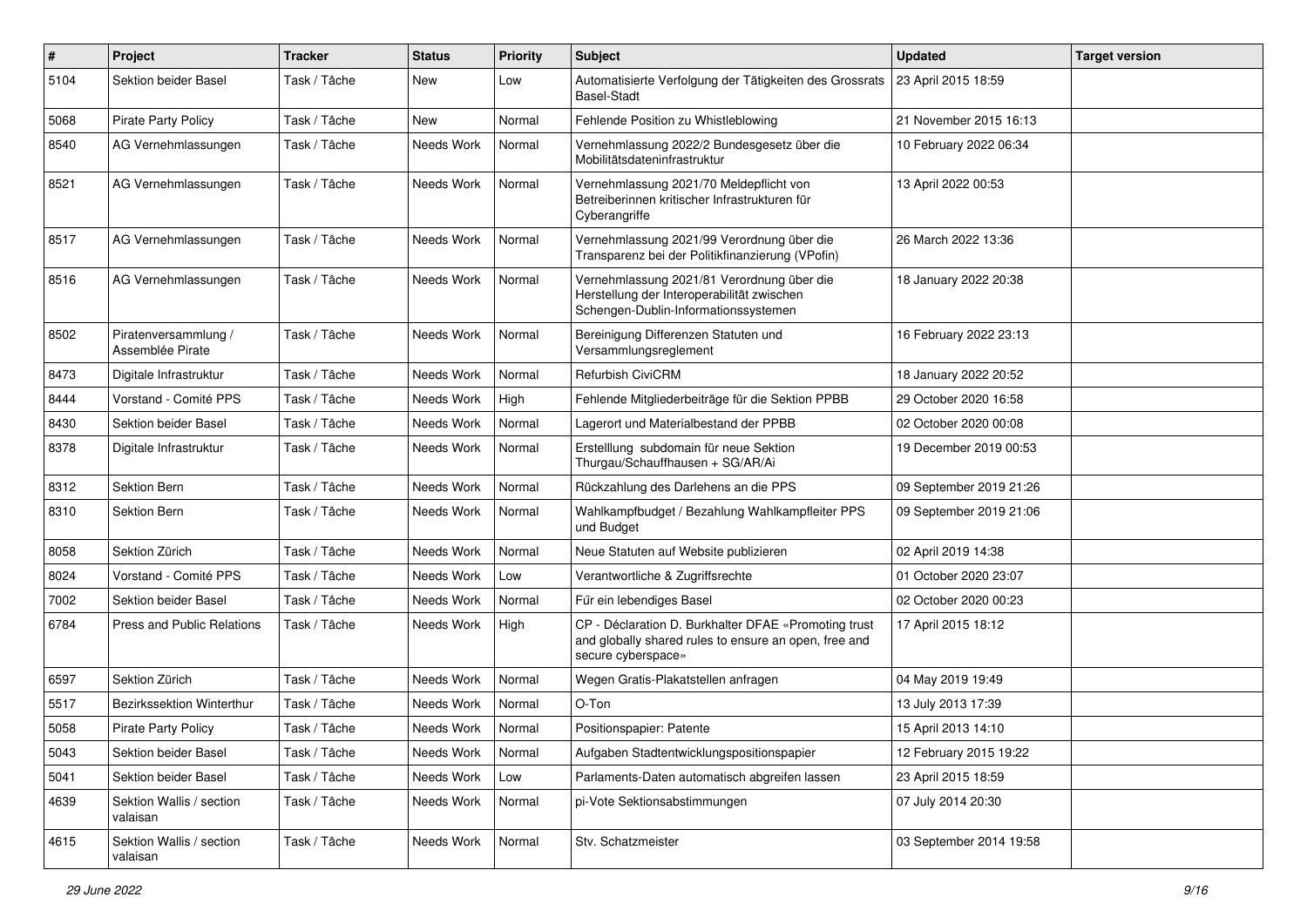| $\sharp$ | Project                                   | <b>Tracker</b> | <b>Status</b>     | <b>Priority</b> | <b>Subject</b>                                                                                                                                                            | <b>Updated</b>         | <b>Target version</b> |
|----------|-------------------------------------------|----------------|-------------------|-----------------|---------------------------------------------------------------------------------------------------------------------------------------------------------------------------|------------------------|-----------------------|
| 4507     | <b>Bezirkssektion Winterthur</b>          | Task / Tâche   | Needs Work        | Normal          | OpenData: Wem gehört das Datenmaterial                                                                                                                                    | 02 May 2013 22:34      |                       |
| 4388     | Finanzen                                  | Task / Tâche   | Needs Work        | Urgent          | Kontenplan                                                                                                                                                                | 04 April 2013 07:13    |                       |
| 4386     | Finanzen                                  | Task / Tâche   | Needs Work        | High            | Spenderlisten erstellen                                                                                                                                                   | 01 May 2017 14:45      |                       |
| 4138     | Gruppo Ticino                             | Task / Tâche   | Needs Work        | High            | Mailing List problema messaggio conferma<br>sottoscrizione                                                                                                                | 20 April 2013 00:00    |                       |
| 4137     | Gruppo Ticino                             | Task / Tâche   | Needs Work        | Normal          | Programma Partito Pirata Ticino                                                                                                                                           | 21 April 2013 00:00    |                       |
| 4122     | Gruppo Ticino                             | Task / Tâche   | <b>Needs Work</b> | High            | Accesso, impostazioni ed iscrizione membri a mailing list   20 April 2013 00:00<br>sezione ticino                                                                         |                        |                       |
| 4071     | Gruppo Ticino                             | Task / Tâche   | Needs Work        | Normal          | Traduzione webpage                                                                                                                                                        | 19 April 2013 00:00    |                       |
| 4040     | Sektion St. Gallen und beide<br>Appenzell | Task / Tâche   | Needs Work        | Normal          | Tischwimpel für Stammtisch                                                                                                                                                | 10 June 2014 20:00     |                       |
| 3568     | Bezirkssektion Winterthur                 | Task / Tâche   | Needs Work        | Normal          | Messung der Schulqualität                                                                                                                                                 | 07 April 2013 15:45    |                       |
| 2891     | <b>Bezirkssektion Winterthur</b>          | Task / Tâche   | Needs Work        | Low             | Schuldenabbau                                                                                                                                                             | 20 April 2013 00:00    |                       |
| 2531     | <b>Pirate Party Policy</b>                | Task / Tâche   | Needs Work        | Normal          | Gleichstellung                                                                                                                                                            | 20 February 2013 16:39 |                       |
| 8518     | AG Vernehmlassungen                       | Task / Tâche   | Done              | Normal          | Vernehmlassung 2021/96 Teilrevisionen vier<br>Ausführungserlasse des BÜPF (VÜPF, GebV-ÜPF,<br>VD-ÜPF, VVS-ÜPF)                                                            | 21 May 2022 15:03      |                       |
| 8467     | Vorstand - Comité PPS                     | Task / Tâche   | Done              | Urgent          | Vernehmlassung zum Bundesgesetz über den Einsatz<br>elektronischer Mittel zur Erfüllung von<br>Behördenaufgaben                                                           | 25 March 2021 22:38    |                       |
| 7470     | <b>Section Vaud</b>                       | Task / Tâche   | Done              | Normal          | Creation des stands                                                                                                                                                       | 13 June 2019 15:55     |                       |
| 7179     | Section Vaud                              | Task / Tâche   | Done              | Urgent          | URGENT débat pour la RIE3                                                                                                                                                 | 10 March 2016 00:16    |                       |
| 7089     | Sektion Wallis / section<br>valaisan      | Task / Tâche   | Done              | Normal          | Anfragen an Standesämtern                                                                                                                                                 | 02 March 2016 09:56    |                       |
| 6787     | <b>Pirate Party Policy</b>                | Task / Tâche   | Done              | Normal          | Révision totale de la loi fédérale sur l'analyse génétique<br>humaine (LAGH) - Totalrevision des Bundesgesetzes<br>über genetische Untersuchungen beim Menschen<br>(GUMG) | 27 May 2015 06:55      |                       |
| 6748     | <b>Press and Public Relations</b>         | Task / Tâche   | Done              | Urgent          | PR - Bund niederlässt wieder IT Security!                                                                                                                                 | 02 April 2015 12:03    |                       |
| 6727     | <b>Pirate Party Policy</b>                | Task / Tâche   | Done              | Normal          | Rédaction de la réponse de la consultation                                                                                                                                | 08 April 2015 09:17    |                       |
| 6726     | <b>Pirate Party Policy</b>                | Task / Tâche   | Done              | Normal          | Consultation FINMA - LBA / GvW                                                                                                                                            | 08 April 2015 09:18    |                       |
| 6390     | <b>Pirate Party Policy</b>                | Task / Tâche   | Done              | Normal          | Vernehmlassung: Geldspielgesetz / Consultation : Loi<br>sur les jeux d'argent                                                                                             | 08 April 2015 09:18    |                       |
| 6222     | <b>Pirate Party Policy</b>                | Task / Tâche   | Done              | Normal          | Développement argumentaires votations populaire 18<br>mai - Entwicklung Argumentationshilfe Themen<br>Volksabstimmung 18. Mai                                             | 27 November 2019 21:23 |                       |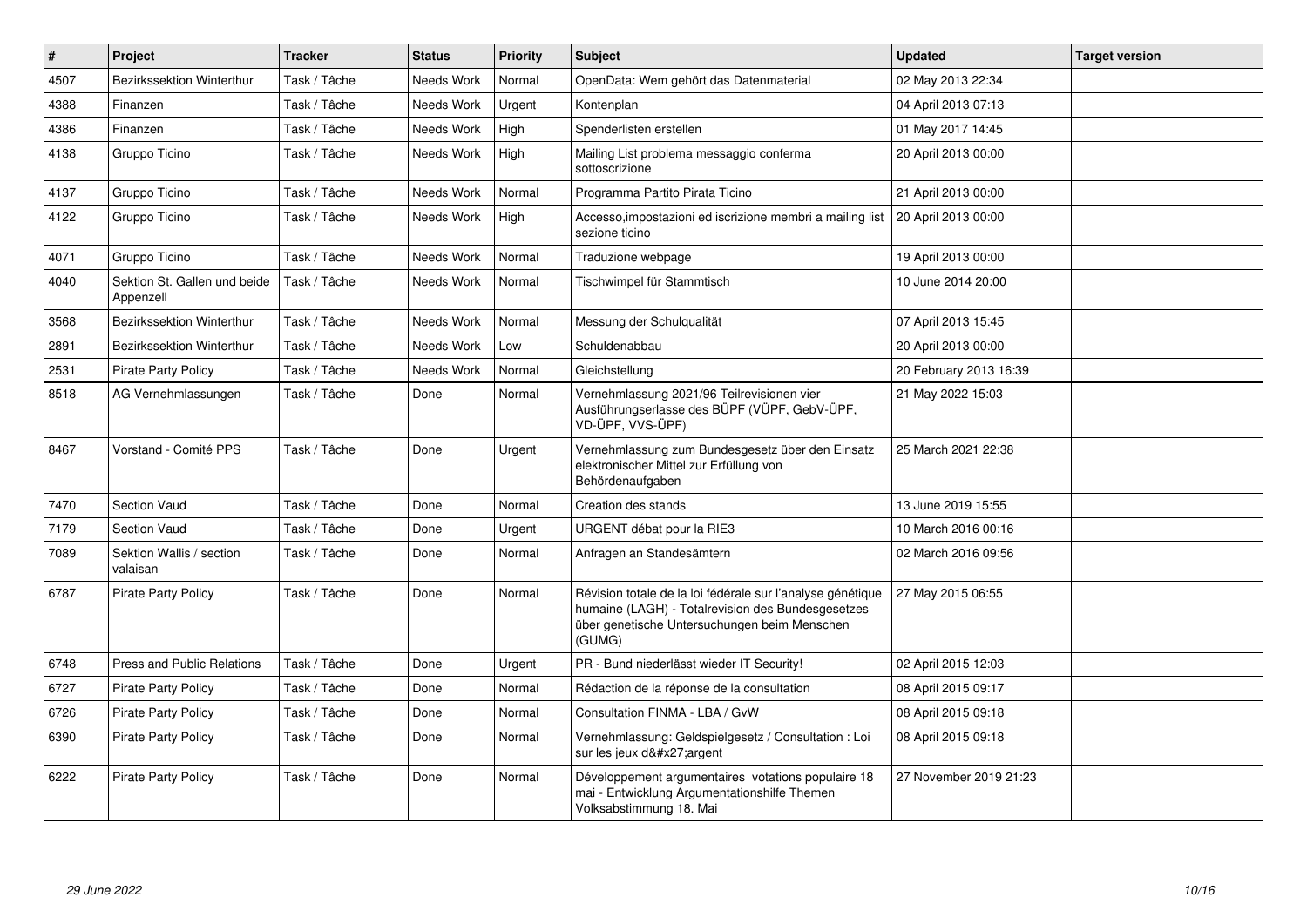| $\#$ | Project                                   | <b>Tracker</b> | <b>Status</b>            | <b>Priority</b> | <b>Subject</b>                                                                                                                                                                                                                                   | <b>Updated</b>          | <b>Target version</b> |
|------|-------------------------------------------|----------------|--------------------------|-----------------|--------------------------------------------------------------------------------------------------------------------------------------------------------------------------------------------------------------------------------------------------|-------------------------|-----------------------|
| 6206 | <b>Pirate Party Policy</b>                | Task / Tâche   | Done                     | Normal          | Consultation "Modification loi fédérale sur les systèmes<br>d'information de la Confédération dans le domaine du<br>sport (LSIS)" - Vernehmlassung "Änderung<br>Bundesgesetz über die Informationssysteme des<br>Bundes im Bereich Sport (IBSG)" | 08 April 2015 09:26     |                       |
| 5637 | <b>Pirate Party Policy</b>                | Task / Tâche   | Done                     | Normal          | Korrektur der Uebersetzung der Identite                                                                                                                                                                                                          | 22 March 2014 17:28     |                       |
| 5275 | Sektion Wallis / section<br>valaisan      | Task / Tâche   | Done                     | Normal          | Stellungnahme zum Schulgesetz                                                                                                                                                                                                                    | 20 August 2017 08:57    |                       |
| 4941 | <b>Pirate Party Policy</b>                | Task / Tâche   | Done                     | Normal          | prostitution                                                                                                                                                                                                                                     | 30 September 2013 19:23 |                       |
| 4893 | Sektion Wallis / section<br>valaisan      | Task / Tâche   | Done                     | Normal          | Pflichtenheft Vorstand (2)                                                                                                                                                                                                                       | 13 December 2014 10:14  |                       |
| 4729 | Sektion St. Gallen und beide<br>Appenzell | Task / Tâche   | Done                     | Normal          | SSH key für LQFB server                                                                                                                                                                                                                          | 10 June 2014 19:50      |                       |
| 3251 | Sektion St. Gallen und beide<br>Appenzell | Task / Tâche   | Done                     | Low             | <b>Statistik Skript</b>                                                                                                                                                                                                                          | 10 June 2014 20:06      |                       |
| 3033 | Sektion St. Gallen und beide<br>Appenzell | Task / Tâche   | Done                     | Normal          | Liquid Feedback                                                                                                                                                                                                                                  | 10 June 2014 20:10      |                       |
| 8422 | Digitale Infrastruktur                    | Task / Tâche   | <b>Needs</b><br>Feedback | High            | Civi Crm Funktionen extern geben                                                                                                                                                                                                                 | 01 February 2022 02:19  |                       |
| 8108 | Digitale Infrastruktur                    | Task / Tâche   | <b>Needs</b><br>Feedback | Normal          | Hinterlegung Druckvorlagen                                                                                                                                                                                                                       | 10 February 2022 16:00  |                       |
| 7868 | Digitale Infrastruktur                    | Task / Tâche   | Needs<br>Feedback        | Normal          | Mailverteiler für die PPS Ticino erstellen                                                                                                                                                                                                       | 19 December 2019 01:40  |                       |
| 5400 | Sektion Wallis / section<br>valaisan      | Task / Tâche   | <b>Needs</b><br>Feedback | Normal          | Dienststelle für Datenschutz und Öffentlichkeitsprinzip                                                                                                                                                                                          | 20 April 2017 17:36     |                       |
| 6197 | <b>Pirate Party Policy</b>                | Task / Tâche   | Offen /<br>Incertain     | Normal          | Review currently running iniatives                                                                                                                                                                                                               | 04 March 2014 12:38     |                       |
| 6186 | <b>Pirate Party Policy</b>                | Task / Tâche   | Offen /<br>Incertain     | Normal          | review decembre 2014                                                                                                                                                                                                                             | 08 April 2015 09:26     |                       |
| 6185 | <b>Pirate Party Policy</b>                | Task / Tâche   | Offen /<br>Incertain     | Normal          | review novembre 2014                                                                                                                                                                                                                             | 08 April 2015 09:26     |                       |
| 6184 | <b>Pirate Party Policy</b>                | Task / Tâche   | Offen /<br>Incertain     | Normal          | review octobre 2014                                                                                                                                                                                                                              | 08 April 2015 09:26     |                       |
| 6183 | <b>Pirate Party Policy</b>                | Task / Tâche   | Offen /<br>Incertain     | Normal          | review septembre 2014                                                                                                                                                                                                                            | 08 April 2015 09:26     |                       |
| 6182 | <b>Pirate Party Policy</b>                | Task / Tâche   | Offen /<br>Incertain     | Normal          | review august 2014                                                                                                                                                                                                                               | 08 April 2015 09:26     |                       |
| 6181 | <b>Pirate Party Policy</b>                | Task / Tâche   | Offen /<br>Incertain     | Normal          | review july 2014                                                                                                                                                                                                                                 | 08 April 2015 09:26     |                       |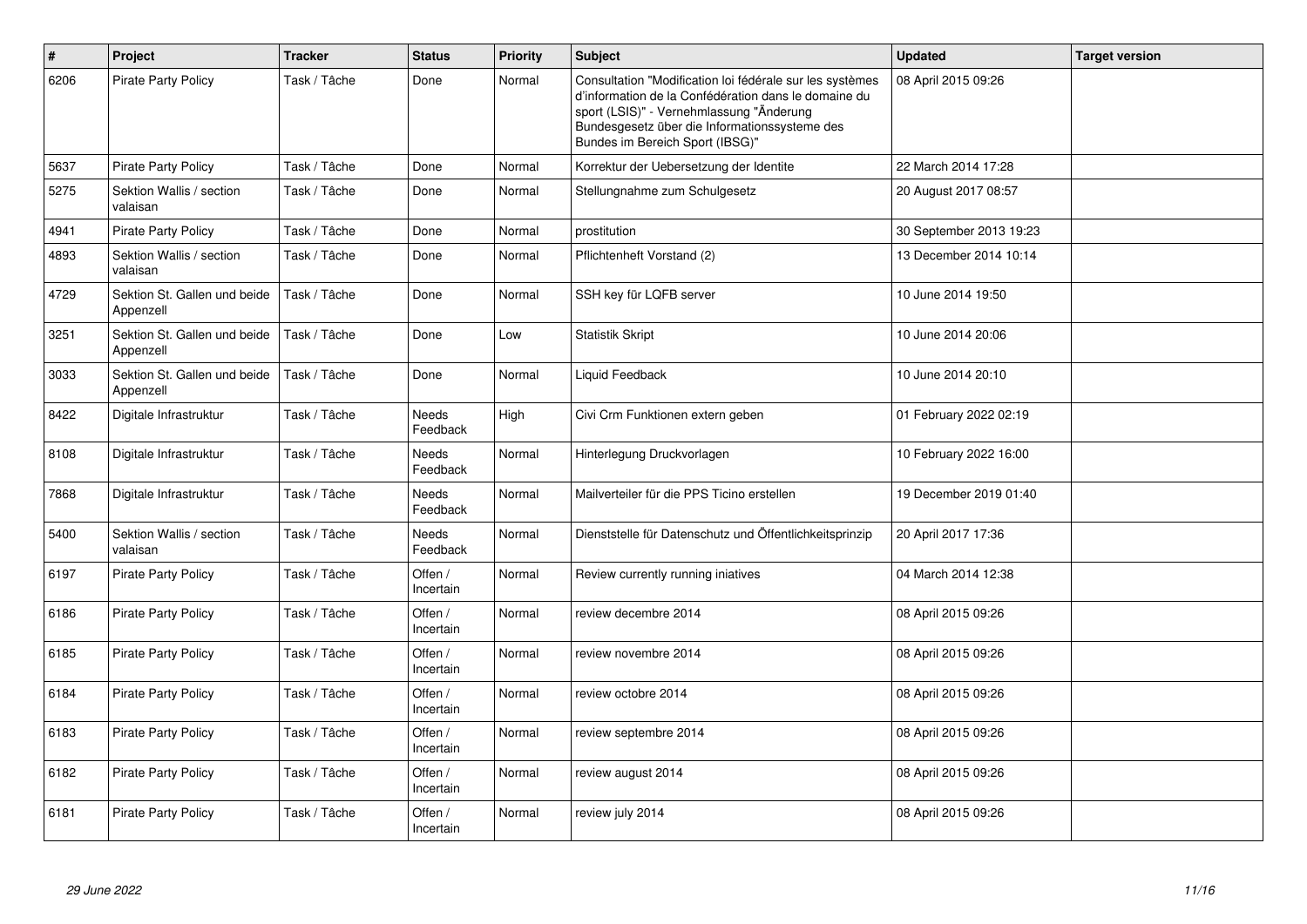| #    | <b>Project</b>                       | <b>Tracker</b> | <b>Status</b>        | <b>Priority</b> | <b>Subject</b>                                           | <b>Updated</b>         | <b>Target version</b>                                         |
|------|--------------------------------------|----------------|----------------------|-----------------|----------------------------------------------------------|------------------------|---------------------------------------------------------------|
| 6180 | <b>Pirate Party Policy</b>           | Task / Tâche   | Offen /<br>Incertain | Normal          | review june 2014                                         | 08 April 2015 09:26    |                                                               |
| 6179 | Pirate Party Policy                  | Task / Tâche   | Offen /<br>Incertain | Normal          | review may 2014                                          | 08 April 2015 09:26    |                                                               |
| 6177 | <b>Pirate Party Policy</b>           | Task / Tâche   | Offen /<br>Incertain | Normal          | Consultation process review                              | 08 April 2015 09:26    |                                                               |
| 6311 | Sektion Wallis / section<br>valaisan | Task / Tâche   | Needs<br>Feedback    | Normal          | Videoüberachung Brig: Umstellung der Webseite            | 20 August 2017 08:55   | Existierende/Funktionierende<br>Datenschutz- und GIDA Behörde |
| 6021 | Sektion Wallis / section<br>valaisan | Task / Tâche   | Needs<br>Feedback    | Normal          | Amtsblatt Wallis: Öffentlich und Gratis                  | 20 August 2017 08:34   | Existierende/Funktionierende<br>Datenschutz- und GIDA Behörde |
| 4067 | Sektion Wallis / section<br>valaisan | Task / Tâche   | Needs<br>Feedback    | Normal          | Wildtierkameras im Wallis                                | 20 August 2017 08:33   | Existierende/Funktionierende<br>Datenschutz- und GIDA Behörde |
| 7739 | Sektion Wallis / section<br>valaisan | Task / Tâche   | <b>New</b>           | Normal          | GV2017                                                   | 20 August 2017 09:00   | GV2017                                                        |
| 6487 | Sektion Wallis / section<br>valaisan | Task / Tâche   | New                  | Normal          | Sektionsdateien Lagerung                                 | 20 August 2017 08:55   | GV2017                                                        |
| 6120 | Sektion Wallis / section<br>valaisan | Task / Tâche   | <b>New</b>           | Normal          | Website Optimierung                                      | 20 August 2017 08:32   | GV2017                                                        |
| 5870 | Sektion Wallis / section<br>valaisan | Task / Tâche   | <b>Needs Work</b>    | Normal          | Opendata.admin.ch                                        | 20 August 2017 08:31   | GV2017                                                        |
| 5444 | Sektion Wallis / section<br>valaisan | Task / Tâche   | Needs Work           | Low             | Welcome/Austrittsmail automatisieren                     | 20 August 2017 08:56   | GV2017                                                        |
| 5430 | Sektion Wallis / section<br>valaisan | Task / Tâche   | Needs<br>Feedback    | Normal          | Einrichtung interne Mailingliste                         | 20 August 2017 08:31   | GV2017                                                        |
| 5873 | Sektion Wallis / section<br>valaisan | Task / Tâche   | Tabled               | Normal          | Pi-Vote Zertifikate                                      | 20 August 2017 08:31   | GV2017                                                        |
| 4058 | Bezirkssektion Winterthur            | Task / Tâche   | Needs Work           | Normal          | Prüfung der Zuwendungen an Dritte<br>(Sozialdepartement) | 21 April 2013 00:00    | Parley 11                                                     |
| 4057 | Bezirkssektion Winterthur            | Task / Tâche   | Needs Work           | Normal          | Informatikprojekte prüfen                                | 21 April 2013 00:00    | Parley 11                                                     |
| 3948 | Bezirkssektion Winterthur            | Task / Tâche   | Needs Work           | Normal          | AG Schule und Bildung                                    | 31 July 2013 21:00     | Parley 11                                                     |
| 3947 | Bezirkssektion Winterthur            | Task / Tâche   | Needs Work           | Normal          | Win.ch Mail                                              | 21 April 2013 00:00    | Parley 11                                                     |
| 3911 | Bezirkssektion Winterthur            | Task / Tâche   | Needs Work           | Normal          | Elektronisches Büro in der Stadtverwaltung               | 21 April 2013 00:00    | Parley 11                                                     |
| 3876 | Bezirkssektion Winterthur            | Task / Tâche   | Needs Work           | Normal          | Winterthurer Transparenzgesetz                           | 21 April 2013 00:00    | Parley 11                                                     |
| 3865 | Bezirkssektion Winterthur            | Task / Tâche   | Needs Work           | Low             | Rote Parkplätze in der Altstadt                          | 02 May 2013 22:36      | Parley 11                                                     |
| 3716 | Bezirkssektion Winterthur            | Task / Tâche   | Needs Work           | Low             | Frauenparkplätze                                         | 21 April 2013 00:00    | Parley 11                                                     |
| 3707 | Bezirkssektion Winterthur            | Task / Tâche   | Needs Work           | Normal          | Beschneidungspraxis in Winterthur                        | 21 April 2013 00:00    | Parley 11                                                     |
| 3706 | Bezirkssektion Winterthur            | Task / Tâche   | Needs Work           | Normal          | Notschlafstellen bei der Heilsarmee                      | 21 April 2013 00:00    | Parley 11                                                     |
| 3567 | Bezirkssektion Winterthur            | Task / Tâche   | Needs Work           | Normal          | Open Data                                                | 26 February 2013 08:12 | Parley 11                                                     |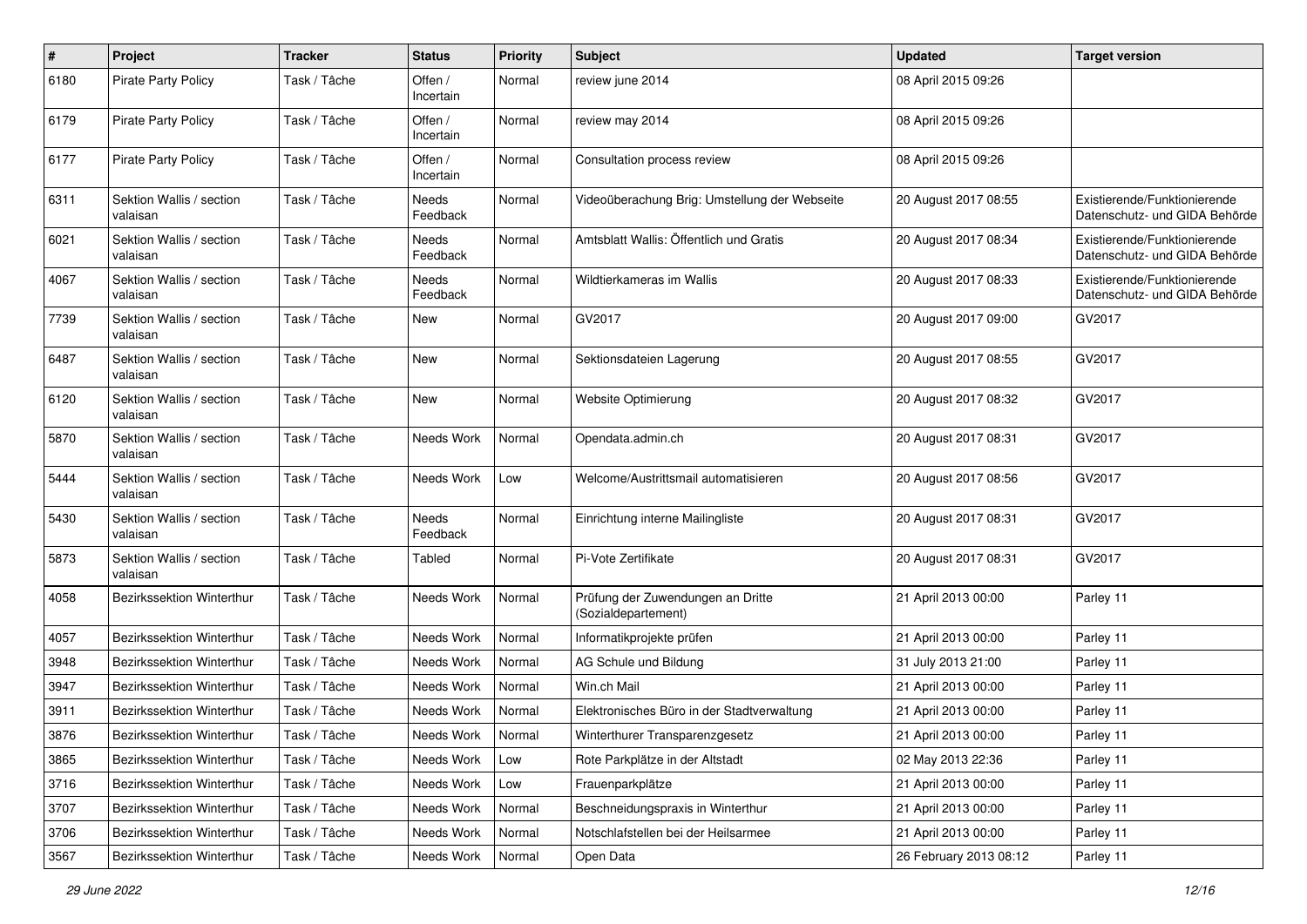| $\sharp$ | Project                                   | <b>Tracker</b> | <b>Status</b> | <b>Priority</b> | Subject                                                                                           | <b>Updated</b>         | <b>Target version</b>                                         |
|----------|-------------------------------------------|----------------|---------------|-----------------|---------------------------------------------------------------------------------------------------|------------------------|---------------------------------------------------------------|
| 4746     | Bezirkssektion Winterthur                 | Task / Tâche   | Needs Work    | Normal          | Förderung des Innovativen Motorisierten<br>Individualverkehrs (IMIV)                              | 21 April 2013 00:00    | Parley 13                                                     |
| 3864     | Bezirkssektion Winterthur                 | Task / Tâche   | Needs Work    | Normal          | E-Book Bibliothek DRM                                                                             | 06 March 2013 18:18    | Parley 13                                                     |
| 3708     | <b>Bezirkssektion Winterthur</b>          | Task / Tâche   | Needs Work    | High            | OpenSource Nachtrag und Vorbereitung                                                              | 19 April 2013 00:00    | Parley 13                                                     |
| 5389     | Bezirkssektion Winterthur                 | Task / Tâche   | Needs Work    | High            | Falsche Anreize in Sozialhilfe                                                                    | 17 June 2013 16:43     | Parley 18                                                     |
| 2800     | Bezirkssektion Winterthur                 | Task / Tâche   | Done          | Low             | Vorstoss: Verantwortung im Polizeiberuf                                                           | 04 May 2013 22:59      | Parley 3                                                      |
| 6688     | Section Genève                            | Task / Tâche   | Needs Work    | Normal          | Comptabilité - Recherche Fiduciaire                                                               | 25 March 2015 17:00    | Prochain Comité                                               |
| 6645     | Section Genève                            | Task / Tâche   | Needs Work    | Normal          | Dossier médical en ligne                                                                          | 25 March 2015 17:03    | Prochain Comité                                               |
| 6677     | Section Genève                            | Task / Tâche   | Done          | Normal          | Préparation prochaine AG                                                                          | 19 October 2015 17:06  | Prochain Comité                                               |
| 6676     | Section Genève                            | Task / Tâche   | Done          | Normal          | Préparation éléction national                                                                     | 27 June 2016 09:53     | Prochain Comité                                               |
| 5702     | Stadtsektion Zürich                       | Task / Tâche   | New           | High            | Standaktionen koordinieren                                                                        | 03 October 2013 20:56  | Sitzung 03.10.2013                                            |
| 5293     | Stadtsektion Zürich                       | Task / Tâche   | <b>New</b>    | Normal          | Lokation nächste fliegende Stammtische festlegen und<br>kommunizieren                             | 27 May 2013 18:59      | Stammtisch 27.05.2013                                         |
| 5291     | Stadtsektion Zürich                       | Task / Tâche   | Done          | Normal          | Festlegen von Terminen für die PV                                                                 | 03 October 2013 20:15  | Stammtisch 27.05.2013                                         |
| 5715     | <b>Bezirkssektion Winterthur</b>          | Motion         | <b>New</b>    | Normal          | Unterstützung Verein FamilienStärken                                                              | 19 August 2013 16:38   | Parley 19                                                     |
| 5512     | Sektion Wallis / section<br>valaisan      | Motion         | New           | Normal          | CryptoParty                                                                                       | 06 April 2014 23:43    | 20140414 Mumblemeeting                                        |
| 6455     | Sektion St. Gallen und beide<br>Appenzell | Motion         | <b>New</b>    | Normal          | Strategie: Stadt zuerst stärken?                                                                  | 30 July 2014 15:29     | Vorstand 2014-07-30                                           |
| 6773     | Sektion Zürich                            | Motion         | New           | Normal          | Konstituierung: Aufgabenverteilung im Vorstand                                                    | 03 April 2019 16:02    | Vorstandsitzung 2019-1                                        |
| 8544     | Piratenversammlung /<br>Assemblée Pirate  | Motion         | Tabled        | Normal          | Bereinigung Differenzen Statuten und<br>Versammlungsreglement                                     | 19 March 2022 21:22    | PV 2022.2                                                     |
| 8557     | Digitale Infrastruktur                    | Motion         | <b>New</b>    | Low             | Twitter Mastodon sync service                                                                     | 05 April 2022 17:54    |                                                               |
| 8364     | Digitale Infrastruktur                    | Motion         | New           | Normal          | Aufräumen Redmine + OTRS Zugriffe/Zuständigkeiten                                                 | 10 February 2022 15:58 |                                                               |
| 8347     | Digitale Infrastruktur                    | Motion         | <b>New</b>    | Normal          | Roadmap AG DI                                                                                     | 09 May 2020 20:12      |                                                               |
| 7365     | Section Genève                            | Motion         | <b>New</b>    | Normal          | Prise de position pour les votations cantonales du 25<br>septembre 2016                           | 27 June 2016 10:01     |                                                               |
| 7364     | Section Genève                            | Motion         | New           | Normal          | Prise de position pour les votations fédérales du 25<br>septembre 2016                            | 27 June 2016 10:00     |                                                               |
| 5914     | Stadtsektion Zürich                       | Motion         | New           | Normal          | Hilferuf von Mitglied -> Wahlkampfthema                                                           | 13 November 2013 21:08 |                                                               |
| 5634     | <b>Pirate Party Policy</b>                | Motion         | New           | Normal          | Weiterentwicklung Rechtsstaatpapier                                                               | 31 July 2013 17:10     |                                                               |
| 8387     | Digitale Infrastruktur                    | Motion         | Tabled        | Normal          | Konzept E-Mail Adressen                                                                           | 16 February 2020 16:33 |                                                               |
| 6783     | Bezirkssektion Winterthur                 | Motion         | New           | Normal          | Bearbeitung von info@ Mails                                                                       | 17 April 2015 07:52    | 20150423 Stammtisch                                           |
| 6517     | Sektion Wallis / section<br>valaisan      | Motion         | New           | Normal          | Cours de sensibilisation et de protections des données<br>informatiques aux élus du Grand Conseil | 20 August 2017 08:48   | Existierende/Funktionierende<br>Datenschutz- und GIDA Behörde |
| 5869     | Stadtsektion Zürich                       | Motion         | New           | Normal          | Prov. Budget 2014                                                                                 | 03 October 2013 21:41  | PV2013 2                                                      |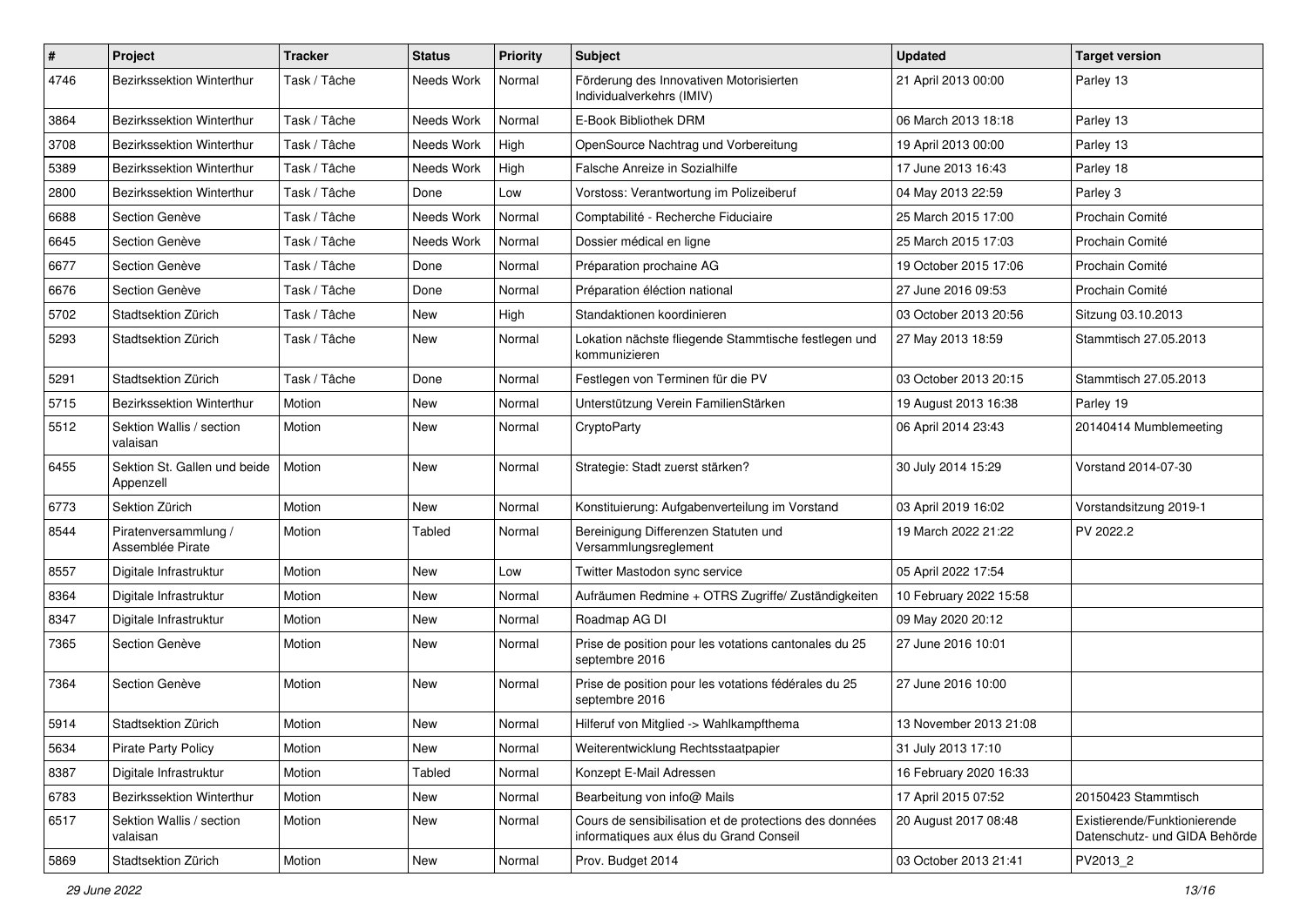| $\pmb{\#}$ | Project                                   | <b>Tracker</b>              | <b>Status</b>            | <b>Priority</b> | <b>Subject</b>                                                                                                                                  | <b>Updated</b>         | <b>Target version</b> |
|------------|-------------------------------------------|-----------------------------|--------------------------|-----------------|-------------------------------------------------------------------------------------------------------------------------------------------------|------------------------|-----------------------|
| 5868       | Stadtsektion Zürich                       | Motion                      | <b>New</b>               | Normal          | Mitgliederbeitrag 2014 festlegen                                                                                                                | 31 October 2013 21:33  | PV2013 2              |
| 5867       | Stadtsektion Zürich                       | Motion                      | <b>New</b>               | Normal          | Gemeinderatswahl Listen gestalten                                                                                                               | 03 October 2013 21:18  | PV2013_2              |
| 6170       | <b>Pirate Party Policy</b>                | Motion for ballot<br>voting | Offen /<br>Incertain     | Normal          | Prises de positions pour les votations populaires du 3<br>mars 2015 - Parolenfassung treffend die<br>Volksabsgimmung der 3. märz 2015           | 04 March 2014 10:38    |                       |
| 6169       | <b>Pirate Party Policy</b>                | Motion for ballot<br>voting | Offen /<br>Incertain     | Normal          | Prises de positions pour les votations populaires du 30<br>novembre 2014 - Parolenfassung treffend die<br>Volksabsgimmung der 30. november 2014 | 04 March 2014 10:37    |                       |
| 6168       | <b>Pirate Party Policy</b>                | Motion for ballot<br>voting | Offen /<br>Incertain     | Normal          | Prises de positions pour les votations populaires du 28<br>septembre 2014 - Parolenfassung treffend die<br>Volksabsgimmung der 28. september    | 04 March 2014 10:35    |                       |
| 6454       | Sektion St. Gallen und beide<br>Appenzell | Todo / A Faire              | <b>New</b>               | Normal          | Überwacht die Überwacher                                                                                                                        | 30 July 2014 15:31     | Vorstand 2014-07-30   |
| 6411       | Sektion St. Gallen und beide<br>Appenzell | Todo / A Faire              | <b>New</b>               | Normal          | Postadresse zu mir                                                                                                                              | 30 July 2014 15:32     | Vorstand 2014-07-30   |
| 6324       | Sektion St. Gallen und beide<br>Appenzell | Todo / A Faire              | New                      | Normal          | Steuererklärung 2013                                                                                                                            | 30 July 2014 15:35     | Vorstand 2014-07-30   |
| 5699       | Sektion St. Gallen und beide<br>Appenzell | Todo / A Faire              | Needs Work               | Normal          | Krypto-Party                                                                                                                                    | 30 July 2014 15:32     | Vorstand 2014-07-30   |
| 6414       | Sektion St. Gallen und beide<br>Appenzell | Todo / A Faire              | <b>Needs</b><br>Feedback | High            | Kantonsratswahlen                                                                                                                               | 30 July 2014 15:28     | Vorstand 2014-07-30   |
| 6456       | Sektion St. Gallen und beide<br>Appenzell | Todo / A Faire              | <b>New</b>               | Normal          | Bitcoin für Sektionsspenden                                                                                                                     | 10 June 2014 19:55     |                       |
| 6408       | Sektion St. Gallen und beide<br>Appenzell | Todo / A Faire              | <b>New</b>               | Normal          | Flaschenpost ausserordentliche PV                                                                                                               | 30 July 2014 15:34     |                       |
| 6351       | Sektion St. Gallen und beide<br>Appenzell | Todo / A Faire              | New                      | Normal          | Widerspruch Cablecom                                                                                                                            | 05 April 2014 18:37    |                       |
| 6276       | Sektion St. Gallen und beide<br>Appenzell | Todo / A Faire              | Needs Work               | Normal          | Konsequenzen aus Beschlüssen der nationalen PV                                                                                                  | 30 July 2014 15:33     |                       |
| 4645       | Sektion St. Gallen und beide<br>Appenzell | Todo / A Faire              | Needs Work               | Normal          | Piratenspiel                                                                                                                                    | 21 October 2013 14:49  |                       |
| 4644       | Sektion St. Gallen und beide<br>Appenzell | Todo / A Faire              | Needs Work               | Normal          | PiratenSG App entwickeln                                                                                                                        | 21 October 2013 14:49  |                       |
| 4537       | Sektion St. Gallen und beide<br>Appenzell | Todo / A Faire              | Needs Work               | Normal          | Spenden veröffentlichen                                                                                                                         | 09 February 2013 10:47 |                       |
| 4529       | Sektion St. Gallen und beide<br>Appenzell | Todo / A Faire              | Needs Work               | Normal          | Dauerticket: Wahlen- / Abstimmungsparolen                                                                                                       | 09 May 2014 18:35      |                       |
| 4193       | Sektion St. Gallen und beide<br>Appenzell | Todo / A Faire              | Needs Work               | High            | Dauerticket Flaschenpost                                                                                                                        | 09 May 2014 18:35      |                       |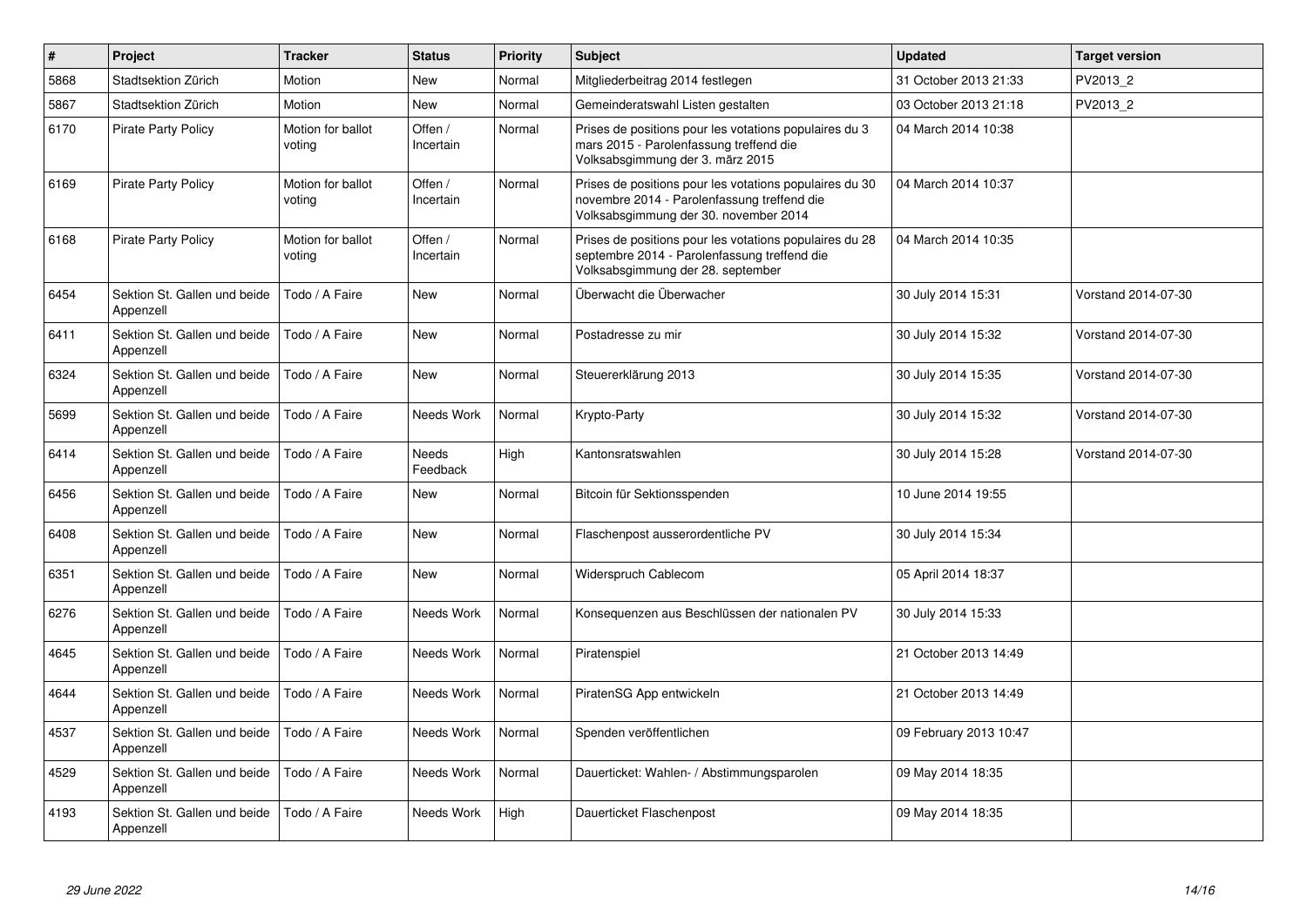| $\pmb{\#}$ | Project                                   | <b>Tracker</b>       | <b>Status</b>            | <b>Priority</b> | <b>Subject</b>                                               | <b>Updated</b>      | <b>Target version</b>                |
|------------|-------------------------------------------|----------------------|--------------------------|-----------------|--------------------------------------------------------------|---------------------|--------------------------------------|
| 3146       | Sektion St. Gallen und beide<br>Appenzell | Todo / A Faire       | Needs Work               | Normal          | Jugendparlament - Workshop Vorschläge                        | 07 May 2014 20:22   |                                      |
| 3077       | Sektion St. Gallen und beide<br>Appenzell | Todo / A Faire       | Needs Work               | Normal          | Allgemeiner Flyer - Piraten SG AR Al                         | 07 May 2014 15:12   |                                      |
| 5640       | Sektion St. Gallen und beide<br>Appenzell | Todo / A Faire       | Done                     | Normal          | Mehr Kommunikationssicherheit                                | 10 June 2014 13:53  |                                      |
| 5022       | Sektion St. Gallen und beide<br>Appenzell | Todo / A Faire       | Done                     | Normal          | Mandatsabgabe                                                | 10 June 2014 19:49  |                                      |
| 4339       | Sektion St. Gallen und beide<br>Appenzell | Todo / A Faire       | Done                     | Normal          | Überarbeitung der Statuten                                   | 09 May 2014 18:35   |                                      |
| 3314       | Sektion St. Gallen und beide<br>Appenzell | Todo / A Faire       | Done                     | Normal          | Veranstaltung für Neumitglieder                              | 10 June 2014 20:02  |                                      |
| 6402       | Sektion St. Gallen und beide<br>Appenzell | Todo / A Faire       | <b>Needs</b><br>Feedback | Normal          | Rechte organisieren                                          | 30 July 2014 19:23  |                                      |
| 6175       | Pirate Party Policy                       | Todo / A Faire       | Offen /<br>Incertain     | Normal          | Consultation domaine internet - press release<br>development | 04 March 2014 11:15 |                                      |
| 6174       | <b>Pirate Party Policy</b>                | Todo / A Faire       | Offen /<br>Incertain     | Normal          | Development of the PPS report on the consultation            | 04 March 2014 11:10 |                                      |
| 6173       | <b>Pirate Party Policy</b>                | Todo / A Faire       | Offen /<br>Incertain     | Normal          | Consultation internet domain - call for contribution         | 04 March 2014 11:07 |                                      |
| 6172       | <b>Pirate Party Policy</b>                | Todo / A Faire       | Offen /<br>Incertain     | Normal          | Reading material review                                      | 04 March 2014 11:00 |                                      |
| 6171       | <b>Pirate Party Policy</b>                | Todo / A Faire       | Offen /<br>Incertain     | Normal          | Consultation domaine internet                                | 04 March 2014 11:13 |                                      |
| 6410       | Sektion St. Gallen und beide<br>Appenzell | Todo / A Faire       | New                      | Normal          | Mailinglisten                                                | 10 June 2014 19:28  | Vorstand 2014-06-101                 |
| 6406       | Sektion St. Gallen und beide<br>Appenzell | Todo / A Faire       | Done                     | Normal          | Kontaktdaten etc an Vorstand CH senden                       | 10 June 2014 19:26  | Vorstand 2014-06-101                 |
| 6391       | Sektion St. Gallen und beide<br>Appenzell | Todo / A Faire       | Done                     | Urgent          | Kreisrichterkandidat suchen                                  | 10 June 2014 19:25  | Vorstand 2014-06-101                 |
| 6413       | Sektion St. Gallen und beide<br>Appenzell | Todo / A Faire       | <b>New</b>               | Normal          | Adhocracy testen und ggf. implementieren                     | 30 July 2014 15:30  | Vorstand next                        |
| 6412       | Sektion St. Gallen und beide<br>Appenzell | Todo / A Faire       | <b>New</b>               | Normal          | Mumblerechte                                                 | 10 June 2014 18:53  | Vorstand next                        |
| 4290       | Sektion St. Gallen und beide<br>Appenzell | Todo / A Faire       | Needs Work               | Normal          | Dauerticket Strategie/Ziele                                  | 10 June 2014 19:55  | Vorstand next                        |
| 7196       | <b>Section Vaud</b>                       | Beschluss / Décision | <b>New</b>               | Normal          | Convocation d'une assemblée générale extraordinnaire         | 11 March 2016 14:04 | Réunion de comité - 28 avril<br>2016 |
| 8186       | <b>Section Vaud</b>                       | Beschluss / Décision | <b>New</b>               | Normal          | Partenariat ciblé avec Opération Libero                      | 27 June 2019 19:58  | Réunion comité 2019-07-11            |